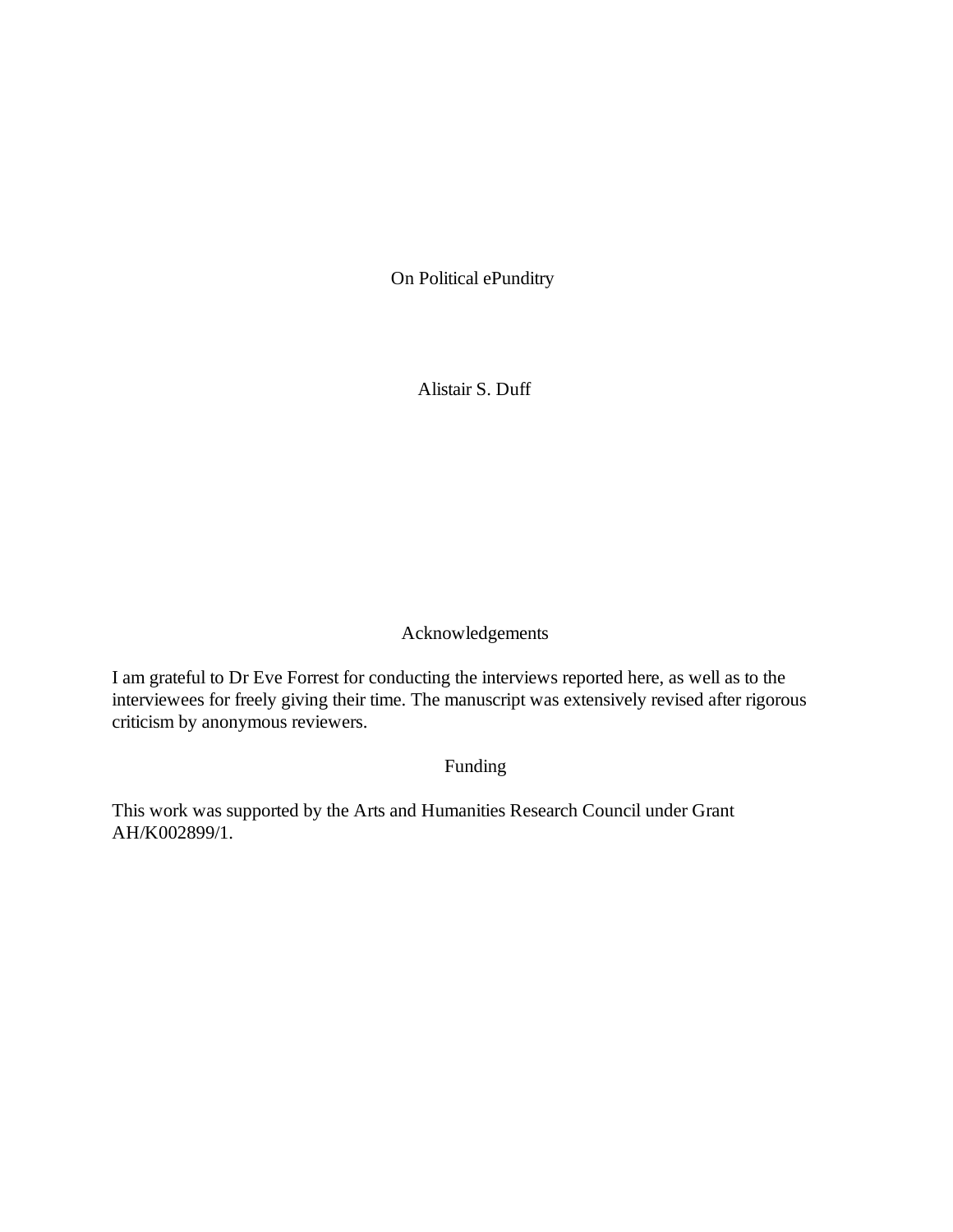#### **Abstract**

The concept of ePunditry is developed as a lens through which to view the important phenomenon of political blogging. Three conceptual frameworks were selected for their relevance to the idea of computer-enhanced commentary: the information society thesis, the notion of the fifth estate and its relationship with the fourth, and the increasingly celebrated ideal of deliberative democracy. The empirical content of the inquiry comprised interviews with twenty-seven political bloggers, ranging from prominent British figures such as Guido Fawkes and Iain Dale to lesser-known practitioners located as far afield as Lebanon and Trinidad. The article evaluates their responses in light of the conceptual frameworks. It deduces that, while not giving rise to a knowledge class or a fifth estate, the new forms of punditry have made a significant contribution to a technologically-enabled democratic politics. The conclusion is that ePunditry represents a useful construct for journalism studies.

## Keywords

ePunditry; Opinion; Information Society; Fifth Estate; Deliberative Democracy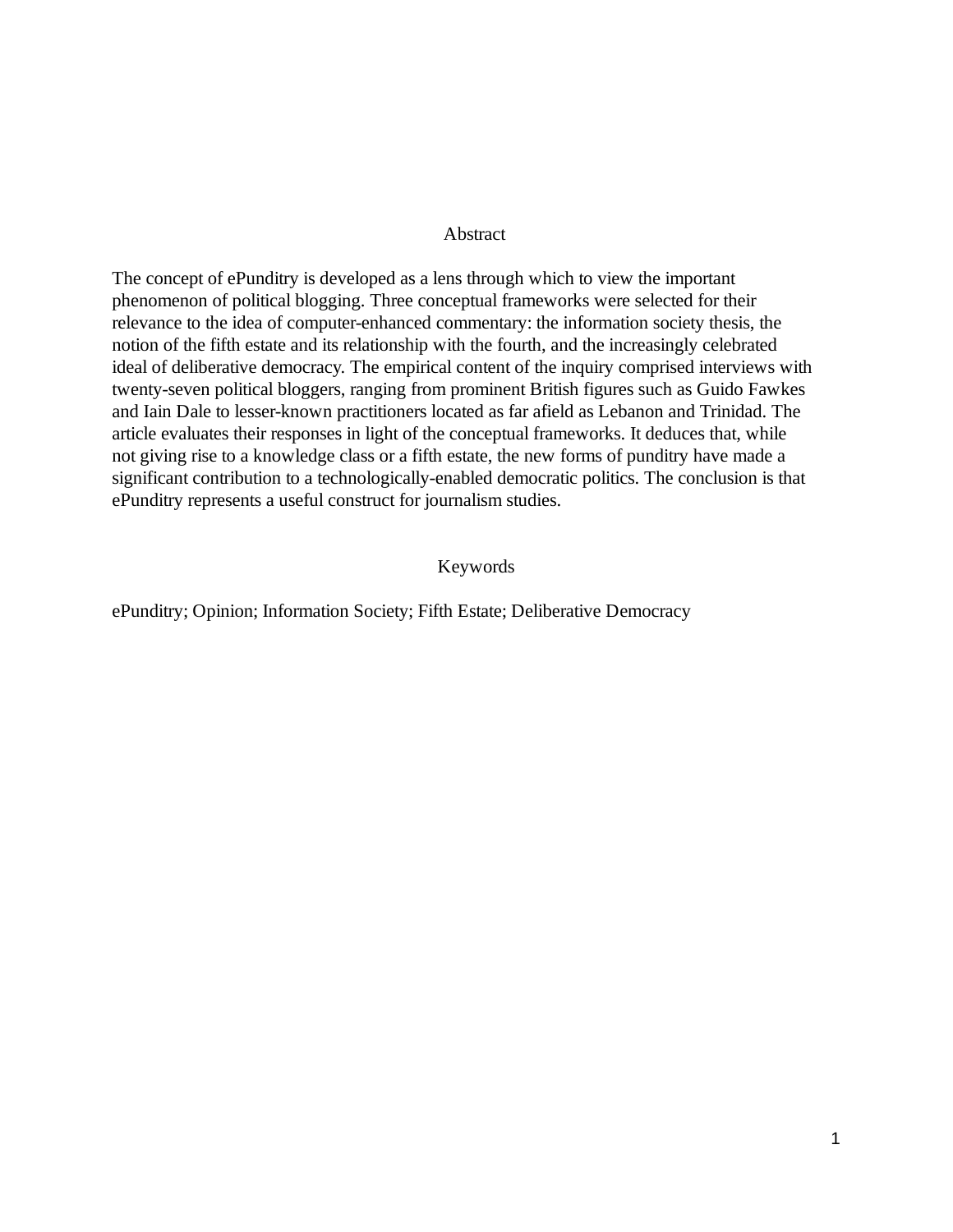#### **Introduction**

The figure of the "ePundit" has been introduced elsewhere, and assigned a preliminary overview. Defined as "opinion-making primarily distributed online, and where the ePundit takes full advantage of the networked, user-driven platforms of Web 2.0 technologies" (Forrest & Duff 2016), the idea of ePunditry was offered as a new lens through which to view the important technical and cultural phenomenon of blogging. This essay seeks to build upon that foundation in several ways. First, it seeks to sharpen the characterisation of ePunditry, specifically its *political* variant, by embedding it inside a select range of pertinent conceptual frameworks. I shall ask how these frameworks can shed light upon, and themselves be illuminated by, a conception of the political blogger as ePundit. Secondly, an international assortment of ePundits has been interviewed to explore how they conceive their role and its significance, where possible mapping responses onto the frameworks or else showing how they diverge. Finally, an attempt is made to draw some general conclusions from a synthesis of the primary and secondary data. It is hoped that ePunditry might thus become established as a serviceable new category for journalism studies, especially the emergent subfield of digital journalism studies (Franklin & Eldridge 2017).

#### Conceptual Frameworks for ePunditry

There already exists an extensive body of academic work on political blogging (e.g. Hyun 2012; Jones & Himelboim 2010; Lowrey 2006; Reese *et al.* 2007; Singer 2007; Wall 2015; Wallsten 2008). Instead of comprehensively reviewing this literature, the intention in the present section is to approach the subject from three specific angles. The label "ePundit" by definition makes salient certain aspects of blogging, namely the ways in which it purports to involve superior knowledge— ergo "punditry"— and also the manner in which it utilises digital affordances— hence the "e" prefix — to do so. Several interesting discourses and debates, what can be called conceptual frameworks, suggest themselves as particularly relevant to that profile. I begin by inserting ePunditry inside the broad socio-technical context of the "information society thesis", with its trademark themes of post-industrialism, computerisation and the rise of a "knowledge class". ePunditry is then located within the putative ongoing confrontation between an established "fourth estate" and an insurgent, electronic "fifth estate". Finally, the section posits "deliberative democracy" as a political ideal to which the disputations of ePundits might be expected to contribute. Drawing where available on prior literature, I generate a series of suppositions and postulates which can then be brought to bear upon a fresh sample of empirical data.

## *The Information Society Thesis*

Blogging is a conspicuous manifestation of the information age. It came into being at the turn of the millennium as an energetic new application of the internet's potential. Requiring only a computer, a connection and a comment, the practice was hailed as of major historic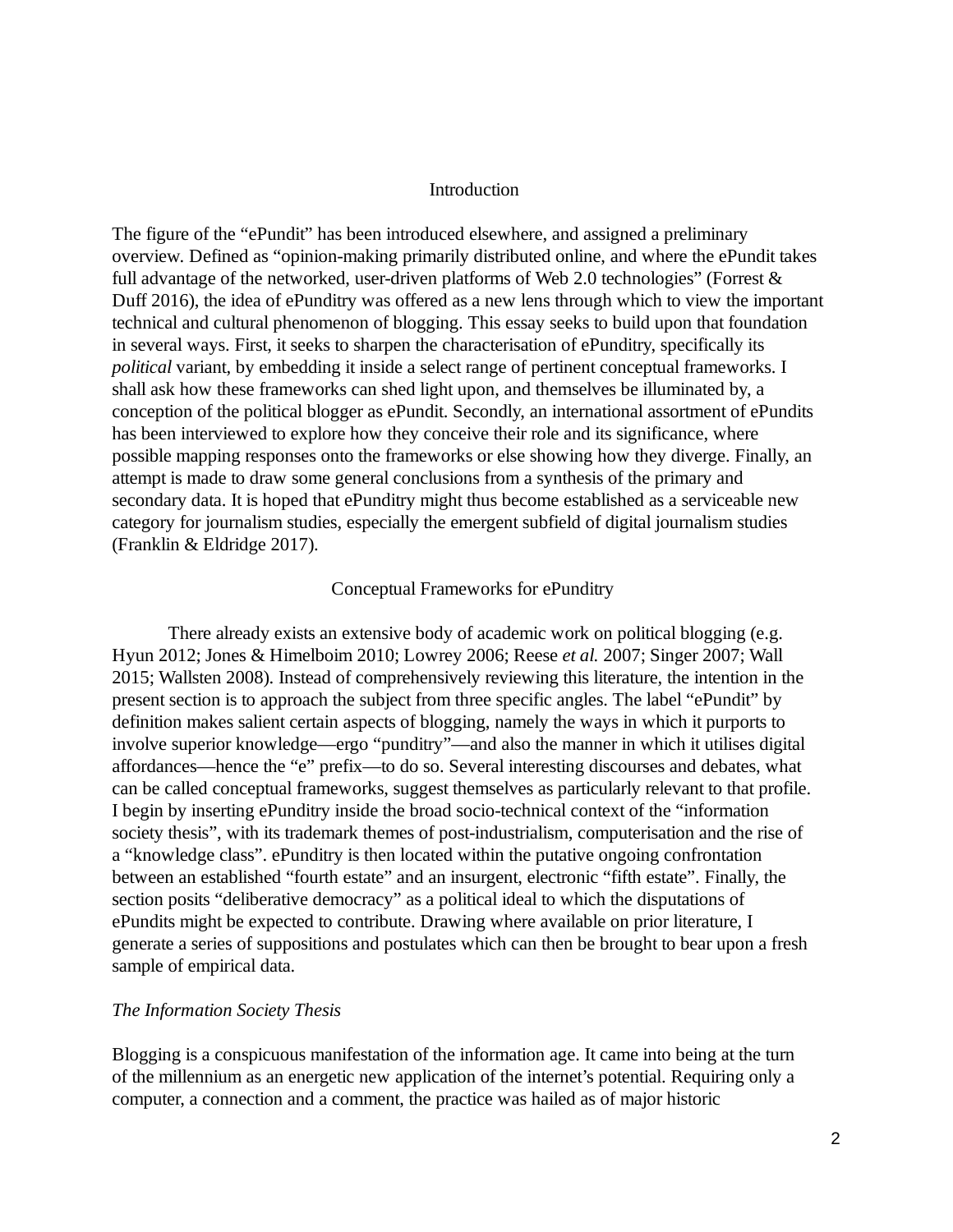significance. In *Blog: Understanding the Information Reformation That's Changing Your World*, for example, American political blogger Hugh Hewitt compares the rise of the blogosphere to the Protestant Reformation; "because", he explains, "the sixteenth and twenty-first centuries share a dramatic element in common—the birth of a revolution in communication technology" (Hewitt 2005, 47). Thus the internet, and blogging in particular, are destined to have a political, economic and cultural impact on the same epic scale as the printing press.

This familiar story is, of course, wide open to charges of hyperbole and technological determinism. To really understand political blogging, it is more useful to try to place it within the learned tradition known as the "information society thesis". Stated in general terms, the thesis maintains that industrial nations are undergoing a metamorphosis, sometimes referred to as "information revolution" after the pattern of the industrial revolution, into post-industrial, information-based societies (e.g. Duff 2012; Lyon 1988; Webster 2014). There are many variants, but the classic formulation of the information society thesis is that of the late journalist-turned-sociologist Daniel Bell. "His original interpretation", Schement and Curtis wrote (1995, 5), "remains the dominant context for thinking about information and society". Since this accolade still holds true, I will concentrate here mainly on Bell.

"What is clear", Bell declared in *The Coming of Post-Industrial Society* (1999 [1973], 133), "is that if an industrial society is defined as a goods-producing society—if manufacture is central in shaping the character of its labor force—then the United States is no longer an industrial society". Schooled in the western sociological tradition, Bell recognised the significance of economic structure for the nature of any society. He marshalled statistical proofs of a relentless decline in "blue-collar" manufacturing industries and their replacement by service industries, particularly "white-collar" scientific, technical and professional services. The service-producing sector at the time of writing already accounted for 64% of US gross national product and was expanding rapidly (Bell 1999 [1973], 132).

Bell then revealed the factor at the centre of the socioeconomic transformation. Pre-industrial countries relied on manual labour and industrial ones on steam power, but post-industrial society has a new base. "What counts", he stated (1999 [1973], 127), "is not raw muscle power, or energy, but information". Of course, all organisations depend on information, but what is unprecedented is the axial role of one particular form of information, namely, "theoretical knowledge". By this Bell meant large-scale research and development, what is now called "big science". Industrialisation, he said, had been led by scientifically-illiterate "talented tinkerers" like Thomas Edison and Alexander Graham Bell, but post-industrial developments are the outcome of the systematic application of advances in theoretical fields such as nuclear physics (Bell 1999 [1973], 20-2). Bell even postulated the rise of a new "knowledge class" composed of scientific personnel and other functionaries of the vastly-expanded higher education system underpinning post-industrial nations (1999 [1973], 213); like many of his generation, he liked to think that the capitalist class was withering away.

In later work, notably his seminal article, "The Social Framework of the Information Society", Bell assigned information technology a more prominent role in the paradigm shift. He wrote presciently, if guardedly, of what the third millennium could expect to witness:

In the coming century, the emergence of a new social framework based on telecommunications may be decisive for the way in which economic and social exchanges are conducted, the way knowledge is created and retrieved and the character of the occupations and work in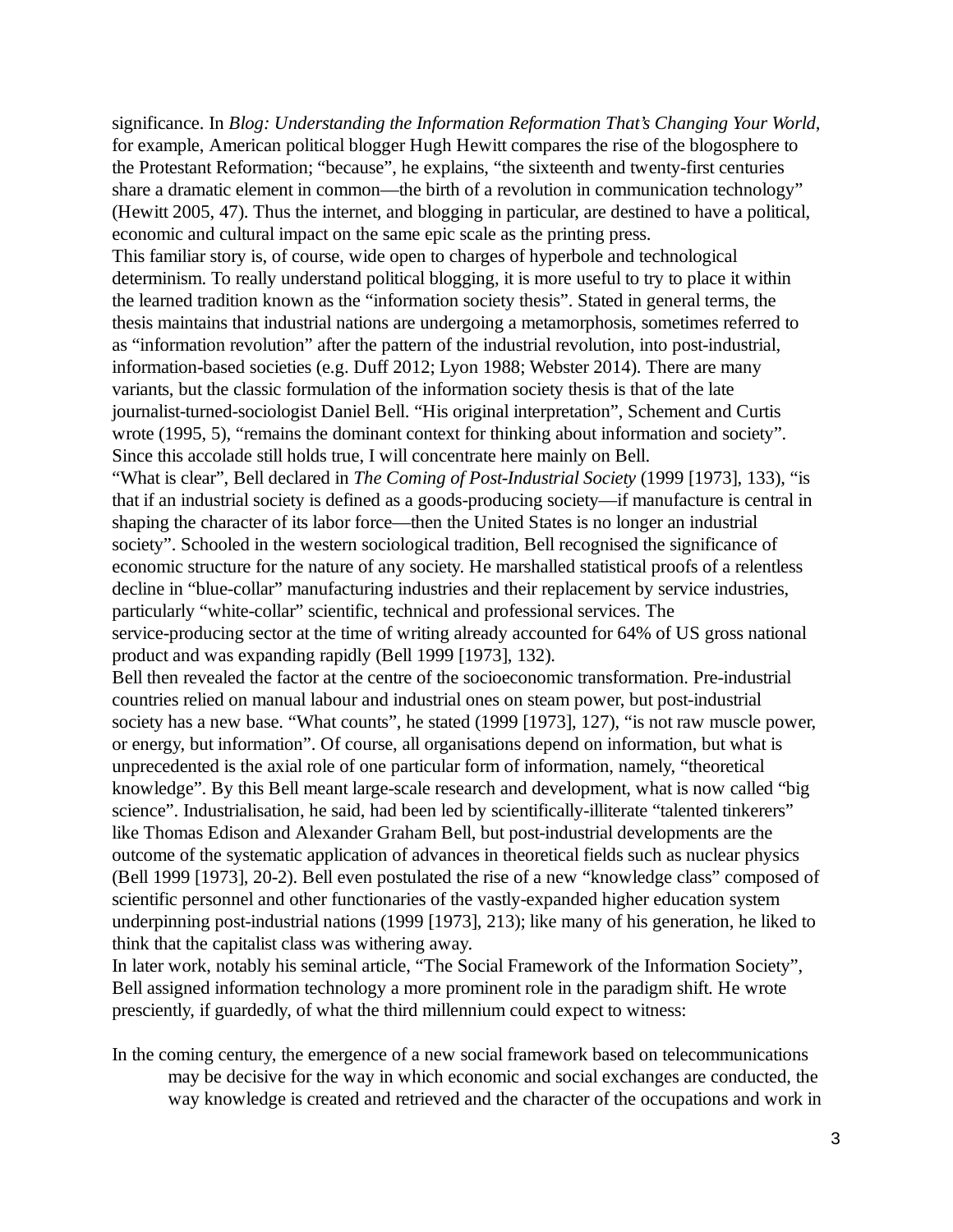which men engage. This revolution in the organization and processing of information and knowledge, in which the computer plays a central role, has as its context the development of what I have called the postindustrial society. (Bell 1980, 500-1)

Bell was now happy to adopt the newer buzzword "information society", citing a recently published report according to which over half the US work force would soon be in information industries, as well as breakthroughs in information theory, cybernetics and numerous other "intellectual technologies". By thus contextualising the phenomenal impact of computer-telecommunications, he was able to craft a grand narrative that avoided the reductionism endemic in popular eulogies of the information age.

In his widely-cited trilogy *The Information Age: Economy, Society, and Culture,* Manuel Castells continues this sophisticated approach. "The information technology revolution", he asserts at the start of the first volume, *Rise of the Network Society* (2000, 5), "because of its pervasiveness throughout the whole realm of human activity, will be my entry point in analyzing the complexity of the new economy, society, and culture in the making". While the basic sociological structure of his theory owes much to Bell's, Castells extends its scope dramatically. He traces information technology's transformation of time itself into "timeless time", and of fixed places into the "space of flows". The societal effects of the new "techno-economic paradigm" are also mapped across the whole world, developing countries and newly-industrialised ones alongside economic leaders like Japan and the United States (Castells 2000, 21). As a result, inevitably, his information age is more conflicted than Bell's, a downside that he explores in volumes two and three and which has always been a minor key in the literature (e.g. May 2002; Wyatt *et al.* 2000). Nevertheless, Castells retains the optimism at the core of Bell's original thesis, the sense that, in the long run, a better society is probably coming.

There do not appear to have been any attempts to situate political bloggers in this resilient scholarly tradition. While useful work has been accomplished in positioning them as "a nascent occupational community" (Lowrey & Mackay 2008, 67), their eligibility as "information workers" *par excellence* has escaped notice. But engaging entirely in the business of information, broadly conceived—and certainly not deploying steam or muscle power—they seem to belong very much at the heart of post-industrial society. Literally born digital, political blogging exploits many of the capabilities of the "new social framework based on telecommunications", such as immediacy, interactivity, anonymity and deterritoriality. Posting around the clock from anywhere, bloggers today exemplify the space of flows and timeless time enabled by a globally-wired web 2.0 world. Therefore, whether wearing a white collar, or, as per stereotype, pyjamas, they could be portrayed as the vanguard of the new era, as personifications of the positivity of the information society thesis. Indeed, with their "pushbutton" punditry—the free dispensing of instant political opinions to anyone who will listen—they could even be construed as the knowledge class upon which Bell pinned his millenarian hopes. It will be instructive to ascertain to what extent, if any, contemporary ePundits actually live up to this potent script.

*The Fourth Estate vs the Fifth Estate*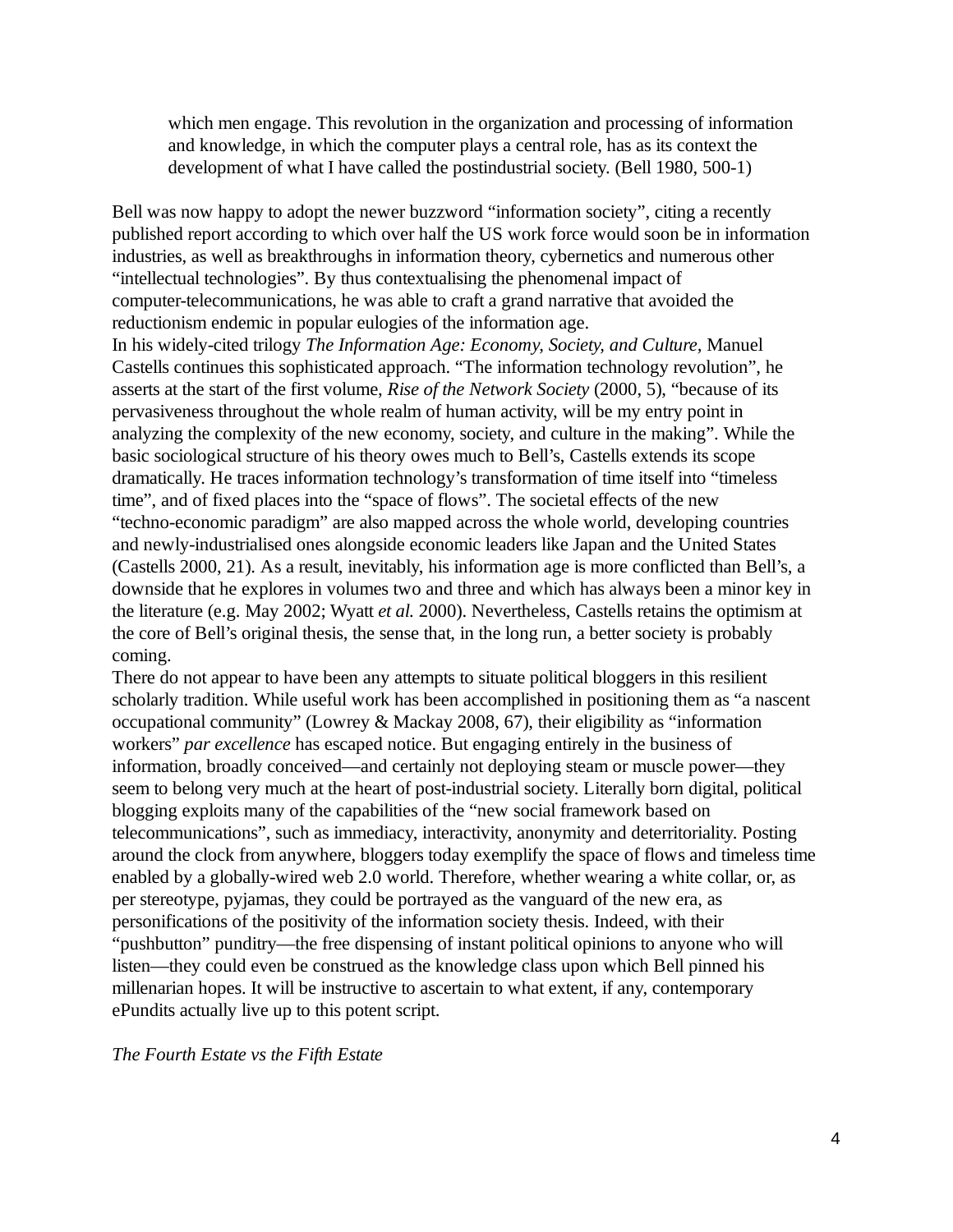ePunditry is evidently a creature of the information age, but should it also be dignified as a constituent element of what has become known as a "fifth estate", rival to the old "fourth estate"? It is always good to have an excuse to recall the famous origin of the term "fourth estate". It was allegedly first heard during a 1787 debate on the introduction of press coverage of the British house of commons. The author Thomas Carlyle credited it to distinguished Tory parliamentarian Edmund Burke, who he alleges had "said there were Three Estates in Parliament; but, in the Reporters' Gallery yonder, there sat a Fourth Estate more important far than they all". After the "lords spiritual" (clergy), "lords temporal" (nobility) and the house of commons, the press was the fourth estate of government; while unofficial, it was, in Burke's opinion and that of many since, the most important.

As for "fifth estate", this newer descriptor has been ascribed to a remarkable array of entities, reflecting widely differing perceptions of where (too much) social power lies, including broadcasting, the public relations industry, trade unions and even organised crime. However, I am concerned here only with its increasingly-prevalent technological sense, of which William H. Dutton has provided the most authoritative theoretical account. He writes:

In the twenty-first century, a new institution is emerging with some characteristics similar to the Fourth Estate, but with sufficiently distinctive and important features to warrant its recognition as a new Fifth Estate. This is being built on the growing use of the Internet and related information and communication technologies (ICTs) in ways that are allowing "networked individuals" to reconfigure access to alternative sources of information, people and other resources. Such "networks of networks" enable the networked individuals to move across, undermine and go beyond the boundaries of existing institutions, thereby opening new ways of increasing the accountability of politicians, the press, experts and other loci of power and influence. (Dutton 2009, 2)

Referencing Castells, he claims (2009, 3) that the fifth estate exercises "'communicative power'—the use of ICTs to form networks that can then lead to real world power-shifts". Dutton (2009, 9) acknowledges that for its part the fourth estate "has sometimes criticized the Internet for eroding the quality of the public's information environment and undermining the integrative role of the media in society". However, his response (2009, 9) is that, on the one hand, traditional media are not themselves above reproach, and, on the other, the fifth estate "in part complements, or even helps to sustain, the Fourth Estate". Dutton (2009, 11) rejects the accusation that the fifth estate is "a space over-occupied by an ill-informed, ill-disciplined 'cult of the amateur'". He cites Salam Pax, the so-called "Baghdad blogger", whose truthful posts served as an effective antidote to news blackouts and media misinformation during the invasion of Iraq. In the eyes of Dutton and his colleagues, the relationship between the fifth and fourth estates is thus essentially "symbiotic" (Newman *et al.* 2012, 13). A similar view has been presented in other works, notably Stephen Cooper's monograph *Watching the Watchdog: Bloggers as the Fifth Estate* (2006).

It is important, however, to register a distinction between news and opinion. The blogger, such as Salam Pax, who supplies new factual information, perhaps otherwise unreported, is very different from the blogger, much more common at least in the West, who merely opines about what he or she has seen or read in the news. Insofar as the distinction holds, ePunditry must be categorised as commentary rather than news work. The political blogger *qua* ePundit is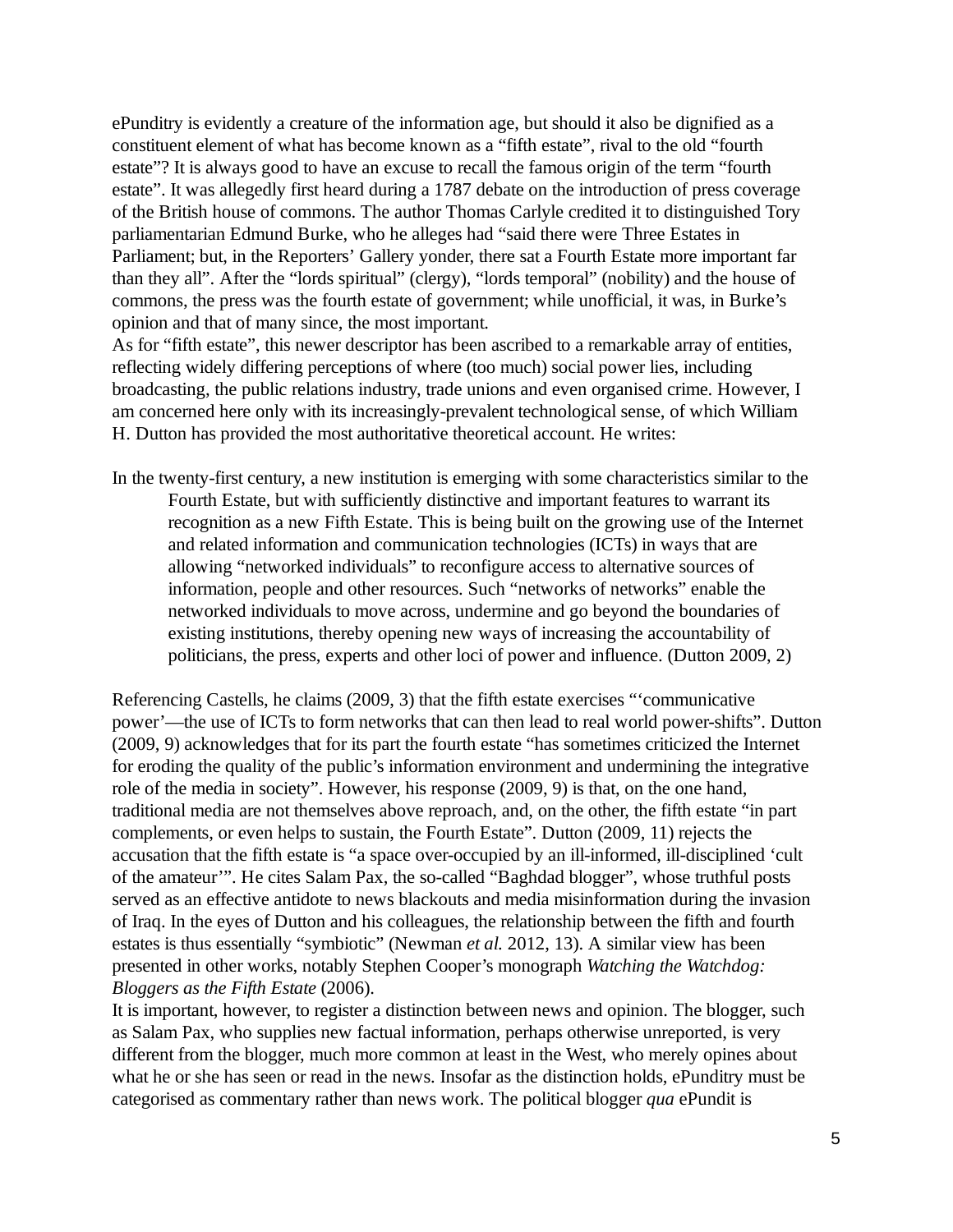precisely that, a pundit, not an information-provider. Consequently, ePunditry is vulnerable to the charge levelled at the commentary genre as a whole: supplying nothing more substantial than "the dribble of opinion" (Marr 2004, 370), it is parasitical on real journalism rather than symbiotic with it. This clearly has major implications for how political blogging should be assessed normatively. "If", one observer concludes (Scott 2007, 51), "bloggers represent an expansion of punditry more than a resurgence of muckraking, then this may be a trend neither revolutionary nor welcome".

However, the division between the fourth estate and blogging seems to be narrowing. Reviewing the film *The Fifth Estate*, Brian McNair (2013, 773) claims that "the status gap between the two platforms [has] closed, and is now virtually non-existent". Journalists themselves have taken to blogging en masse. So-called "j-blogs", as Susan Robinson astutely notes (2006, 65), represent essentially "an attempt to recapture journalism authority". For their own part, political bloggers have long been turning into journalists. There is irony here. While they once claimed to constitute, in Oliver Burkeman's words (2005), a "fully-fledged alternative wing of the opinion industry", and even to be replacing the fourth estate, they have in many cases been quick to accept newspaper columns. One wonders indeed whether most of them have not harboured from the beginning a desire to enter mainstream media by the back door. Moreover, recent research by Vos *et al.* (2012, 861) arrives at the verdict that political bloggers, espousing much of the "doxa" of traditional journalism, "appear as new agents in the journalistic field, rather than as an autonomous force". It remains to be seen whether the interviews conducted for the present study offer any support for the idea of a genuine fifth estate.

# *Deliberative Democracy: Renewing the Political Public Sphere*

Finally, ePunditry, the expression and exchanging of political opinions, would appear to be conducive to deliberative democracy. The leading idea behind this political model is simple enough. The standard form of democracy in industrial democracies has been representative, i.e. periodic popular election of political professionals to parliaments or congresses, where important decisions are then taken or ratified. This system has long been considered a practical necessity for large populations, but it involves a regression from the original Greek city-state model of an entire citizenry assembling daily in the "agora" to decide policy. Of course, says conventional wisdom, such a scenario would be logistically impossible once numbers pass a certain point; Plato memorably reckoned optimal size as the number of citizens who could simultaneously hear a single orator's speech (Mattelart 2003, 445).

Information and communication technologies would seem to fundamentally change this equation. Using their unique capabilities democracy can now be restored to its pristine condition. Digital democracy equals, or at least approximates, direct democracy; the citizenry is electronically empowered to say yeah or nay, not once every few years but every day. Integral to the new model is the supposition of a mature civil society composed of a reflecting, associating public; without such, pushbutton voting runs the risk of short-circuits, leading to unthought-out decisions, the "instant democracy" feared by exponents of representative government from the American Founders onwards (Bell 1995, 8). It is natural to hypothesise in such a context that ePunditry brings precisely what is needed, an array of new voices that both extend and deepen the national political conversation. The dispersed, informal and accessible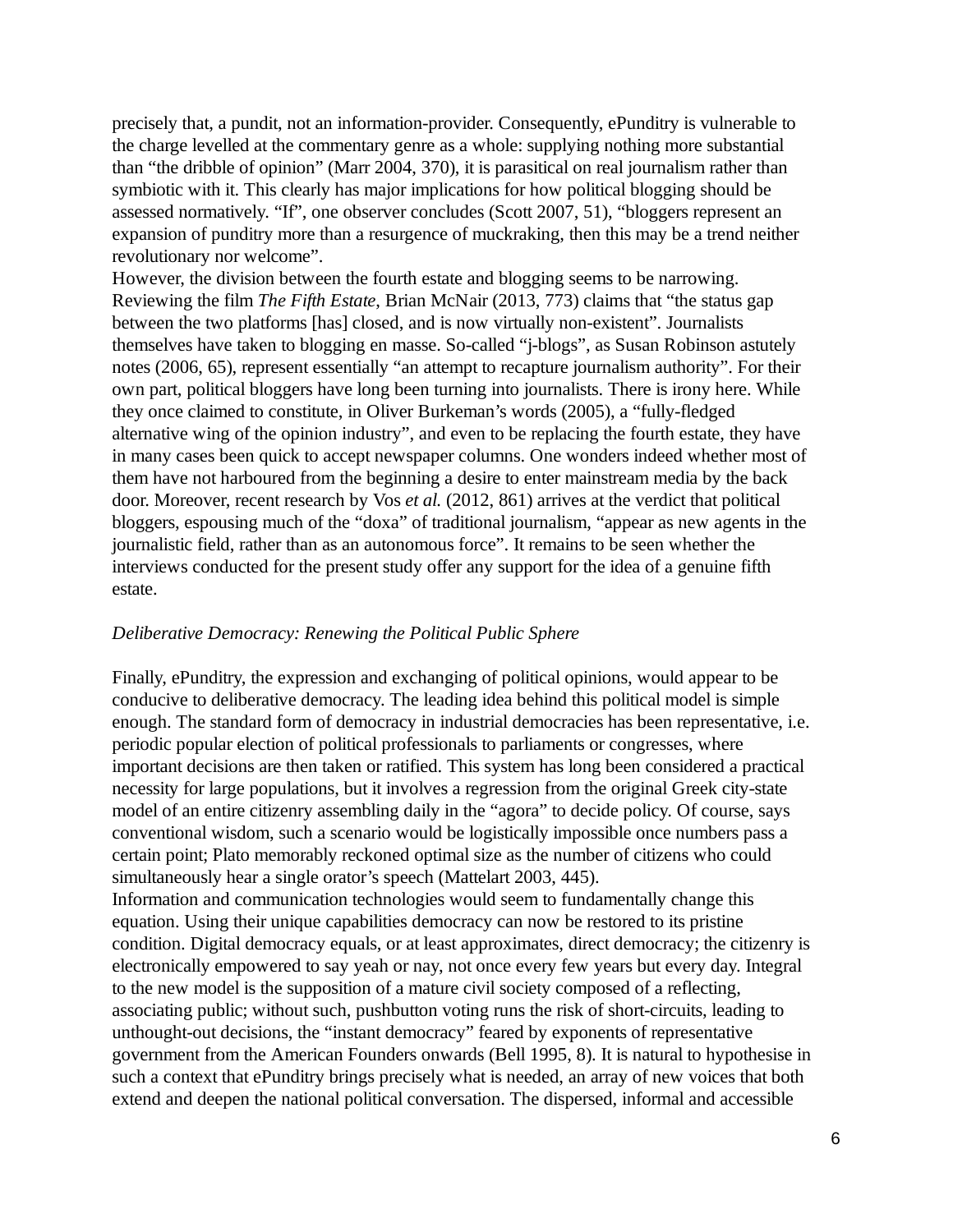communications medium of the internet, with its mainly-textual engagement and unlimited banks of information ready-at-hand, supplies the perfect space for deliberation and debate, a process ePundits seem geared to lead.

Many thus want to see cyberspace as a new Habermasian public sphere, that is, "a realm of our social life in which something approaching public opinion can be formed", where "private individuals assemble to form a public body [and] confer in an unrestricted fashion about matters of general interest" (Habermas 2004 [1964], 350). A prominent early example was Howard Rheingold (1994), who made Habermas's work the philosophical basis of his optimistic vision of democratic "virtual communities". More recently, Yochai Benkler has heralded the "emergence of the networked public sphere", wherein citizens "no longer need be consumers and passive spectators. They can become creators and primary subjects". "It is in this sense", Benkler deduces (2006, 272), "that the Internet democratizes". Zizi Papacharassi (2004) deems cyberspace a "virtual public sphere". And referencing political bloggers specifically, Cooper (2006, 301-3; see also Barlow 2007, 2-5; Coleman & Blumler 2009, 86-9) has argued that the blogosphere enhances the Habermasian public sphere and brings closer deliberative democracy's benchmark of the "ideal speech situation".

The philosopher himself, however, has been markedly less evangelical. In a major essay on the topic, "Political Communication in Media Society", Habermas (2009, 143) accepts that "given the revolution in electronic communication, the deliberative paradigm is well suited to relating [its] strong normative ideas to present-day social complexity". He also acknowledges the fourth estate's limitations as a site of the public sphere. Whereas in face-to-face deliberation the hearer is also the speaker, in mass media the situation is, he suggests, more like a theatre, the audience passively watching the actors. "To be sure", he notes (Habermas 2009, 156-7), "the actors perform for the public; but the latter can only offer blanket applause or express their disapproval at the end of an act or of the performance—they can't talk back". Nevertheless, Habermas still strongly endorses the mainstream media, particularly the quality press, as an essential and enduring democratic institution. There is no evidence in his prolific writings that he sees political bloggers as the missing link in an evolution to deliberative democracy. In his magnum opus *Between Facts and Norms*, Habermas conceded that "the Internet has certainly reactivated the grassroots of an egalitarian public of writers and readers". "However", he proceeded, "computer-mediated communication in the web can claim unequivocal democratic merits only for a special context":

It can undermine the censorship of authoritarian regimes that try to control and repress public opinion. In the context of liberal regimes, the rise of millions of fragmented chat rooms across the world tends instead to lead to the fragmentation of large but politically focused mass audiences into a huge number of isolated issue publics. Within established national public spheres, the online debates of web users only promote political communication when news groups crystallize around the focal points of the quality press, for example, national newspapers and political magazines. (Habermas 1996, 423)

No doubt some will continue to believe that cyberspace, and especially its political blogosphere, are poised to deliver deliberative democracy. Perhaps they will have to jettison Habermas if he continues disappointing them in this respect, keeping stubbornly to the line, as in one of his most recent outputs, that "the digital revolution represents *just* a further step in the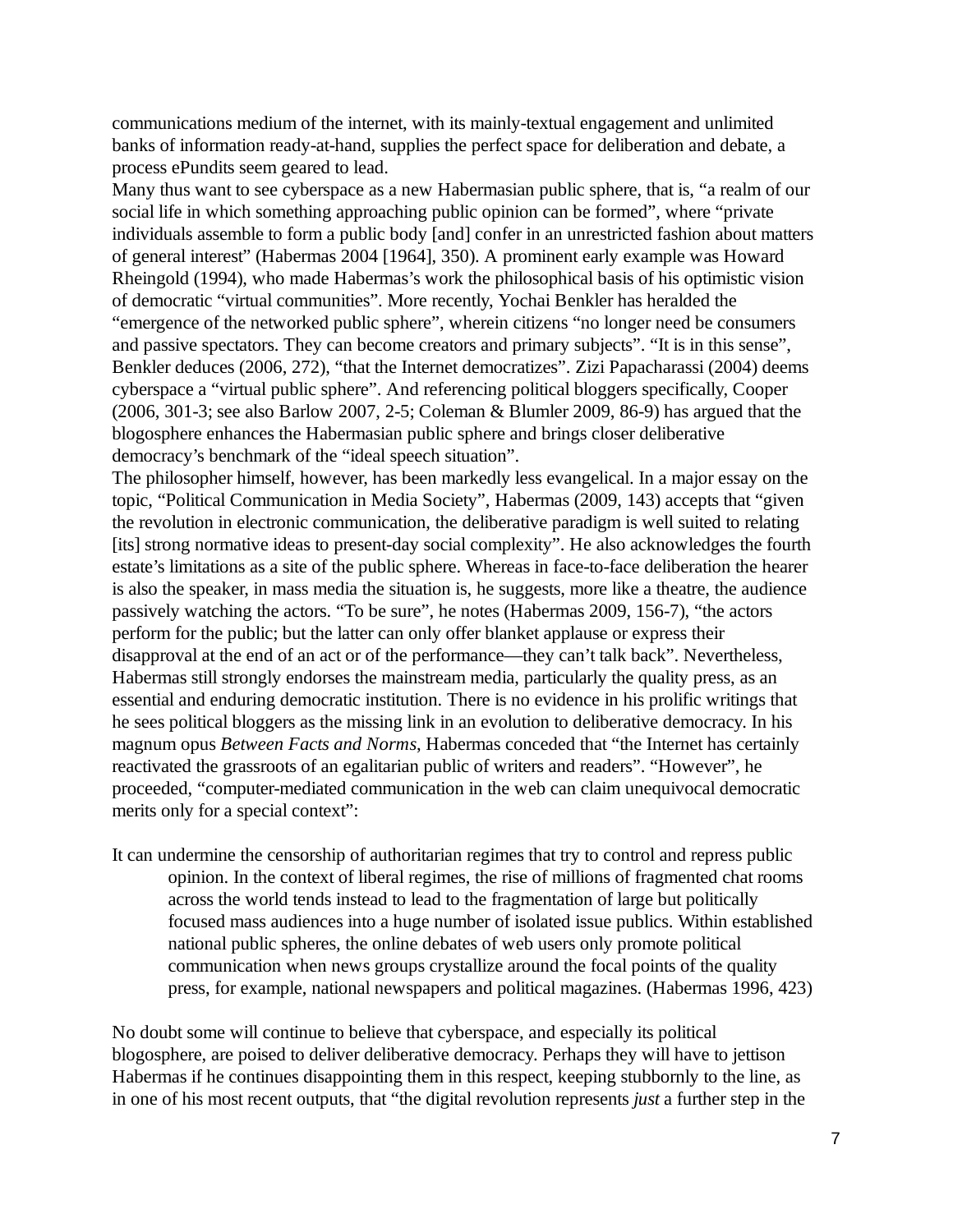communicative networking and mobilization of civil society" (Habermas 2015, 47, italics added). On the other hand, rather than Habermas's being out of touch, perhaps they are themselves being unrealistic about the intrinsic democratic potential of the net. We will find out which side of this argument too is strengthened by the new fieldwork reported below.

## Empirical Methodology

The empirical phase of the inquiry comprised interviews with a wide range of political bloggers. It is time now to tighten up the category. A terminological study (Garden 2011, 495) reassures us that "defining blog is not a fool's errand". Blogs will therefore be understood here in the standard way as websites containing regularly-updated commentary intended for public consumption. In terms of subject domain, I shall follow Vos *et al.* (2012, 854), for whom "political blogs were defined as blogs that appear on websites where a majority of the coverage, links, discussion, and postings revolve around the political arena". Interviewing was chosen as an appropriate technique for a qualitative inquiry seeking to elucidate the nature of political blogging. It is acknowledged that the testimony of politicians and others who interact with bloggers, as well as additional investigative methods, would be required for watertight conclusions.

To generate a sample, two approaches were followed. A list was produced of the most visited political blogs, using rankings from three different sources, namely Alexa.com, Compete.com and Quantcast.com. Each site's metrics for determining popularity is different, but at point of use they largely overlapped as regards blogs appearing in the top rankings. In addition, tacit knowledge of the British and international blogosphere was exploited. Then, proceeding heuristically, an attempt was made to achieve a reasonable spectrum of geography, political affiliation and gender. In political blogging research, it is common to use a combination of such methods to arrive at interview samples (e.g. Gabriel 2016, 1625; Pole 2010, 18). Sixty-seven subjects were approached: 38 British "solo" bloggers, 10 British "collective" website editors, 5 US bloggers, 8 European bloggers, as well as 6 British, US and Canadian journalists active in blogging. There were 27 responses. Geographical breakdown of the informants was as follows: England 14, Scotland 4, United States 3, Germany 3, Norway 1, Lebanon 1, Trinidad and Tobago 1. Politically, the right was represented by blogs such as "Guido Fawkes" and "Conservative Home", the centre by Liberal Democrat blog "Mark Reckons", and the left by the likes of "America Blog" and "The Void". There were also several Scottish Nationalists, for example, "The Ancient Order of Moridura", and neutrals, such as "PoliticalBetting" and "Number Cruncher Politic"s. In the end, the gender split probably roughly reflects the domain as a whole: 6 females, 21 males. The interviews were conducted between January and September 2015. Various modes were used: 3 face-to-face; 9 by telephone; 12 by Skype; 2 by Skype messenger; and 1 by email. Interviews ranged in duration from 18 to 110 minutes, averaging 47. Full details are provided in the table.

The sessions were semi-structured, comprising a set of straightforward questions relating to the activity of political blogging, particularly as regards its dimension as a digital form of opinion-making or punditry. They included questions about what prompted the subjects to become bloggers, what their daily routine is like, how their offline and online lives interact, how they see their role in society, and any major changes that they might have experienced. Interviewees were at all points encouraged to develop their thoughts in any direction and to any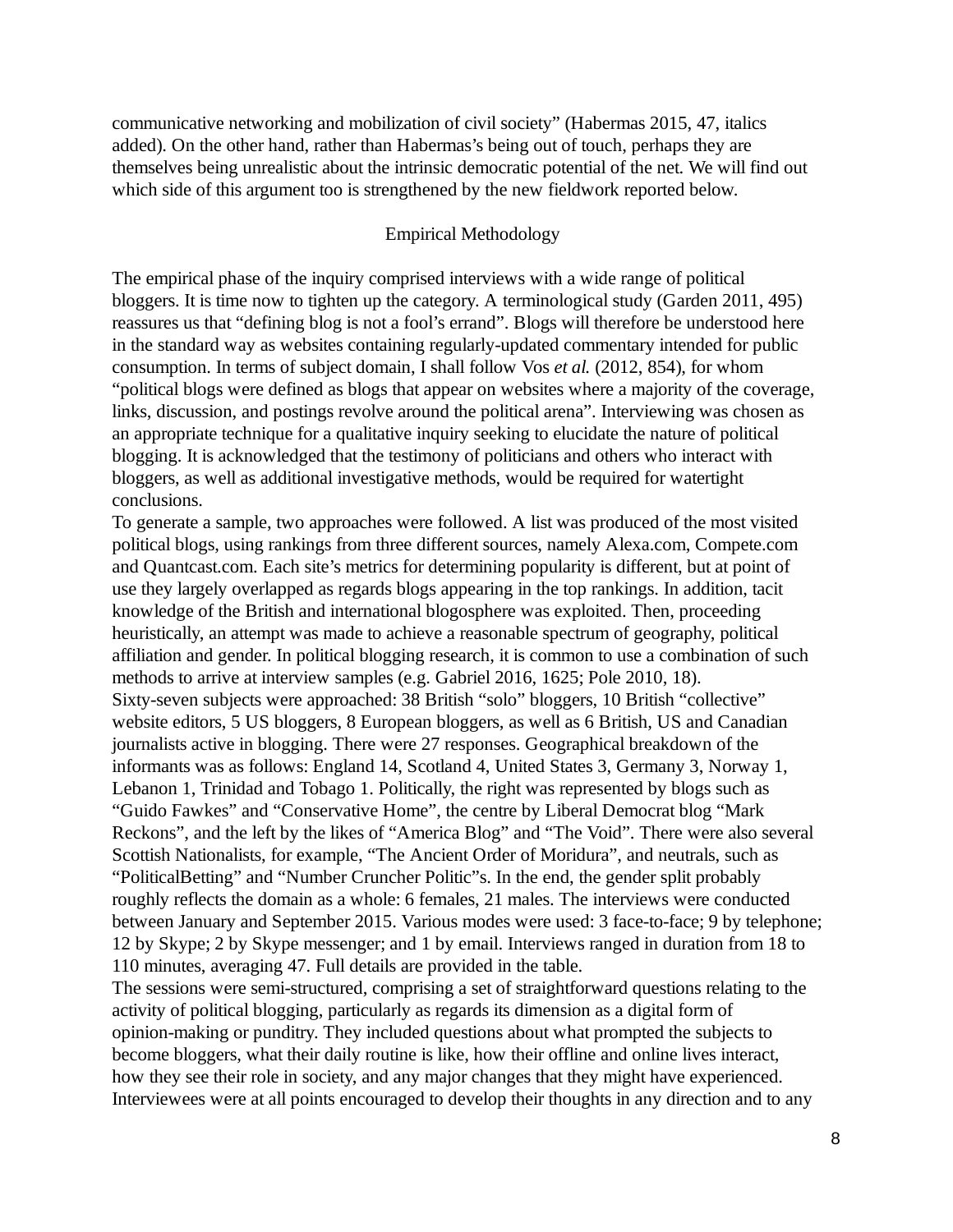extent they wished. My underlying agenda was, however, firm: to elicit responses that might identify to what extent ePunditry corresponds with the conceptual frameworks introduced above, namely the information society, the fifth estate and deliberative democracy. Thus, as well as structuring the literature review, these acted as the main categories by which primary data was "coded".

# [**Insert Table here**]

## Field Results and Discussion

"People introduce me as a blogger like it is a category that means something", opined Andrew Tickell ("Lallands Peat Worrier"), an eminent Scottish politico-legal blogger. "Essentially I am a loudmouth with a keyboard and an internet connection". The first impression conveyed by the sample is that blogging is indeed an activity of the "information society". The technology might not now be classed as leading-edge, but it is certainly "e". Microcomputing and telecommunications in synergistic combination have evidently given people like Tickell a completely new platform for the expression of their opinions. The coming of post-industrial society has thus brought with it a new and dynamic mode of punditry—ePunditry. This can be read as a fulfilment of the emancipatory promise built into the information society thesis. It is more difficult, however, to station the activity in the "information economy" as classically conceived. The ePunditry reported here does not seem to add up to a solid occupational category: it is not unified in any way, it has no professional code, it involves no sui generis training. Some practitioners deploy transferable competences from their offline occupations, such as John Cockburn ("What Can I Do About It?"), who confirmed that his "drafting skills" were learned in the British civil service. Most in the autodidactic world of cyberspace appear to operate simply by trial-and-error, by just doing it. Mark Thompson, software developer by trade, blogging at "Mark Reckons", commented:

I spotted a correlation between the safety of an MP's [member of UK Parliament] seat and the likelihood of their being involved in the expenses scandal. None in the mainstream media had spotted this, and it got picked up immediately; Polly Toynbee [newspaper columnist] linked to it from the *Guardian* . [Then] the BBC contacted me to talk about my "methodology", which was crazy because I was just a bloke in my bedroom in my pants!

Such responses fit more or less exactly the stereotype of the amateur in his pyjamas; several in the sample are retirees as well. For the vast majority, the new avocation, or rather hobby, is anything but lucrative. "I earn no money from my blog and never have, [even] after writing 584,000 words", admitted European commentator Jon Worth ("Jon Worth"). A few, of course, have distinguished themselves and been able to go "professional", at least in the sense of full-time. Paul Staines ("Guido Fawkes") and Iain Dale ("Iain Dale") are living proofs that political blogging can sustain a proper career; but they are a small minority, at least in this sample. Frankly, the group as a whole seemed more like the "talented tinkerers" Bell claimed to have disappeared with the industrial era, than a novel, scientifically-informed "knowledge class".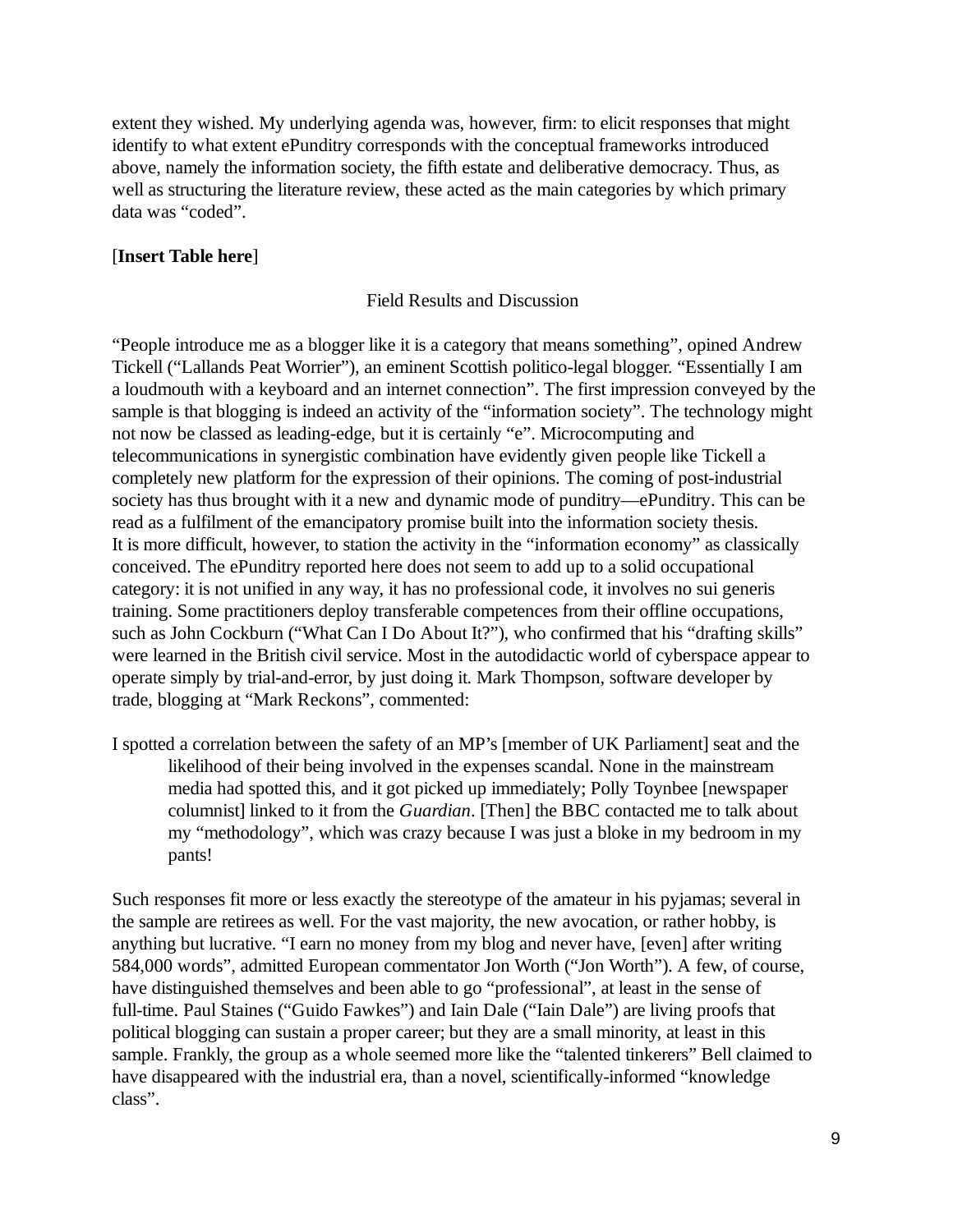That is not quite the whole story, however. An intriguing, less familiar subspecies emerged in the fieldwork: pollster-type ePundits. These use political polls and other data to engage in psephological predictions. Matt Singh, for example, made enough money with his forecasts to go independent; his now highly-prominent site "Number Cruncher Politics" re-educates politicians and others who, as he delicately put it, "confuse hope with expectation". "When we put a poll out on a Saturday night", reported Adam Drummond of "Opinium", another such, "there is a whole community of people who go nuts and tweet about it". These cases are the closest approximation in the sample to the knowledge class postulated by Bell. Of course, pollsterism has a long history, but it has found a new lease of life and a new modality in cyberspace. In the era of algorithmic reasoning and big data, this and other forms of quantitative ePunditry are likely to become more influential. They will stand out precisely because they are not, as are the majority of political bloggers, purveyors of intuitive judgements, i.e. secretors of Marr's "dribble of opinion". It is a punditry anchored in hard information.

In most cases, the nearest the sample came to an occupational base was, predictably, journalism. A significant proportion were involved in political journalism prior to becoming bloggers, including Anderson, Dale, Hill, Mudge and Staines, or blogged as part of their journalistic routines, such as Chakelian and Stacey. Others, such as Doherty, Green and Worth, had cut their teeth on student papers. For all these individuals, political blogging was a natural development. Some of the more senior among them also corroborated the standard narrative of an initial period of war between the fourth estate and the blogging insurgents, followed by a more recent phase of rapprochement. "I very much came across [a negative attitude] at the beginning", Staines confirmed:

I was looked down upon. The mainstream media very much disliked being in our company. In my case, I was pointing the camera at them, and we were covering the media. That has changed now. We have a column in the *Sun on Sunday*. We have sold a lot of front pages. Nowadays, we are recognised much more readily, and you can't really say you are an outsider when you are on first-name terms with cabinet ministers. We are the heaviest drinkers in Westminster, even with the SNP [Scottish National Party]!

"There was a feeling that bloggers didn't want to get into journalism and saw themselves as an alternative to it", Dale explained. But, he continued, "the mainstream [media] ate up most of the political blogging. There are still [independent] political blogs out there, but in terms of mass readership they are very few". Mike Smithson, who has rejected commercial offers for his successful site PoliticalBetting, agreed that "in terms of independent bloggers there aren't that many anymore, [because] they have been sucked into larger organisations". This is true not only of the paradigmatic Anglophone world, but of the European continent too. "The integration between online opinion places and traditional media is fairly tight", affirmed Bente Kalsnes ("Bente Kalsnes"), referencing her home country of Norway. "There is still scepticism when it comes to integrating more citizen-based media", she added, "but social media and traditional media are becoming much more intertwined".

So the current picture is as supposed: journalists blogging—"J-blogging"—and bloggers "B-journalising". Logically, then, the very term "blogosphere" must be in doubt, and it had indeed become incongruous to many of the informants. "I haven't heard that mentioned for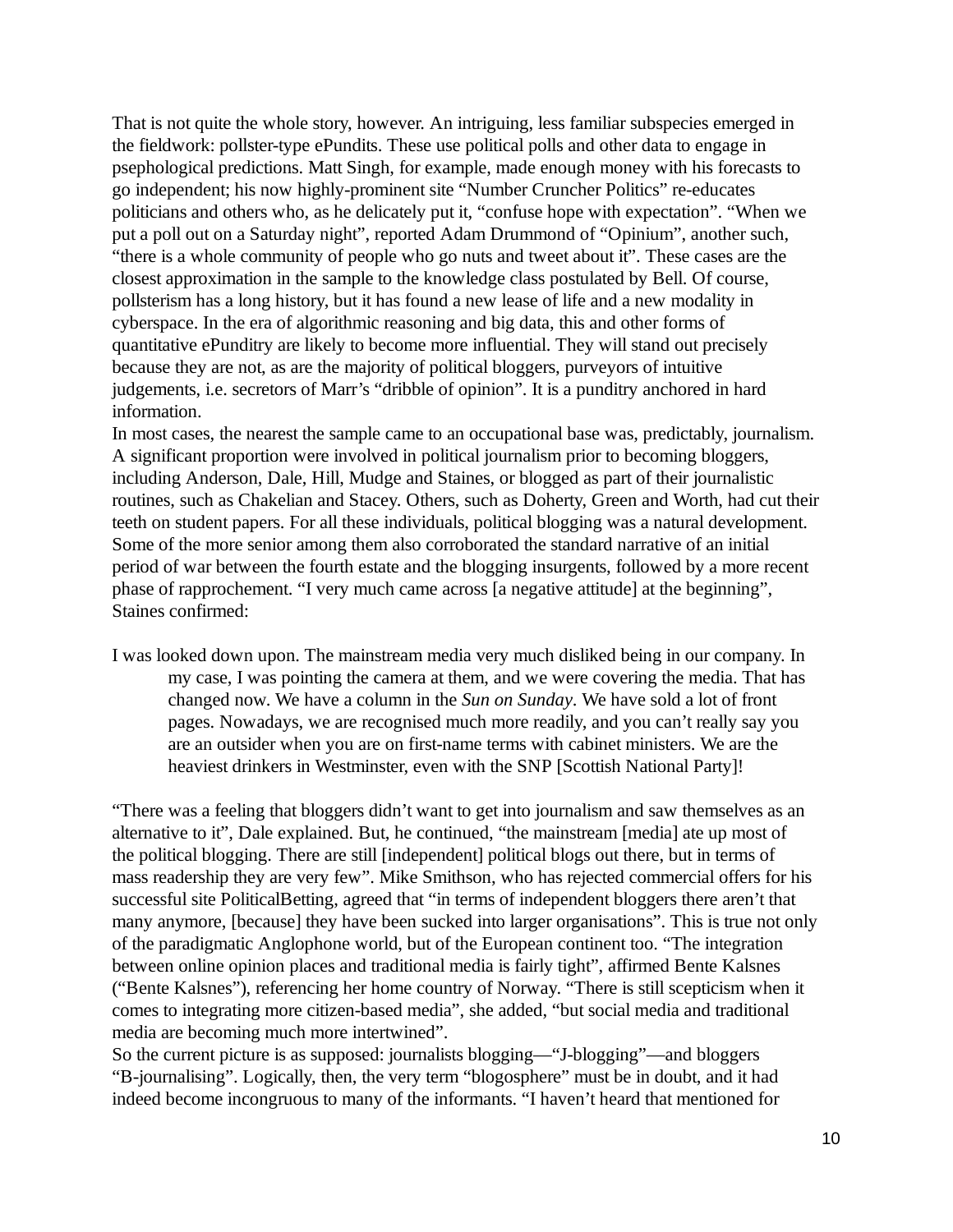about five years; I think the blogosphere and the mainstream media have almost merged now", Thompson commented. Staines was chronologically specific: "the journalist/blogger distinction disappeared in 2012, and we have dropped the word 'blog' from the [order-order.com] masthead". Henry Hill, among a stable of writers at "Conservative Home", confessed that he was "not entirely sure why we are being called a blog", noting the compelling institutional fact that "the Orwell prize [a British competition for political writing] has abolished its blog section". "The idea", he ventured, "that blogging is going to fundamentally challenge traditional media has turned out not to be true".

It may be too early, however, to entirely canonise this perspective; to some extent, it could be just a dominant or first-world narrative. Some of the less famous bloggers continue to talk in dichotomous terms that connote an ongoing sense of betrayal. For example, Hannah Mudge ("We Mixed Our Drinks"), an activist in the world of "Christian feminism", commented:

Many would say that the golden age of political blogging is long gone. The atmosphere was very much bloggers speaking truth to power, calling out the media. It has been done to death. [The blogosphere has] also become more corporate, going into partnership with brands and businesses, plugging products. [It] is quite off-putting. Political blogging can seem quite cliquish even to new bloggers.

Thus the commentariat has expanded with the inclusion of the ePundits, but remains a hierarchy. "Blogging gives me a secondary level of importance compared to a columnist", estimated Worth. Moreover, primeval conflicts can still erupt. The Scottish independence referendum, for example, occasioned a resurgence of verbal hostilities between a largely "unionist" press and a cadre of articulate nationalist bloggers, including interviewees Kelly ("Scot Goes Pop"), Curran ("The Ancient Order of Moridura") and Tickell ("Lallands Peat Worrier"). "The behaviour of the British press towards the cybernats was extreme, it was imbalanced", Curran claimed. "One person I knew was going through a hard time in their personal life and they [reporters] door-stepped them; and Wings [Wings over Scotland, another popular pro-independence blog] was crucified by them". Tickell elaborated:

The mainstream columnists are boring, because they have been doing it for far too long. You can guess what they will say. [They are also] very top-down, earnest and ignorant. [They are] dinosaurs. What is interesting about Wings is that the press tried to destroy him, [but] he successfully sued *The Scotsman* for defamation.

Hence, it would seem to be erroneous to infer that even in 2017 ePundits are not *essentially* a separate species. Organisational habitats are quite different, even at blogging collectives. "I have never met my editor in person!", confided Jon Green of "America Blog". In terms of the "bottom line" too, the default is still in most cases binary: journalist paid, blogger unpaid. And as regards consciousness itself, there is still a palpable divide. Those who work for newspapers, even if they also blog, emphatically self-identify as journalists. "I don't divide my time into blogging *or* reporting: I see myself as a political reporter for the *FT*", Kiran Stacey commented. "I see myself as a political journalist", concurred Anoosh Chakelian, of *New Statesman* online platform, "The Staggers". "I will go to Westminster and stuff, but I wouldn't do that if I were sitting at home all day. You can't be just an armchair commentator".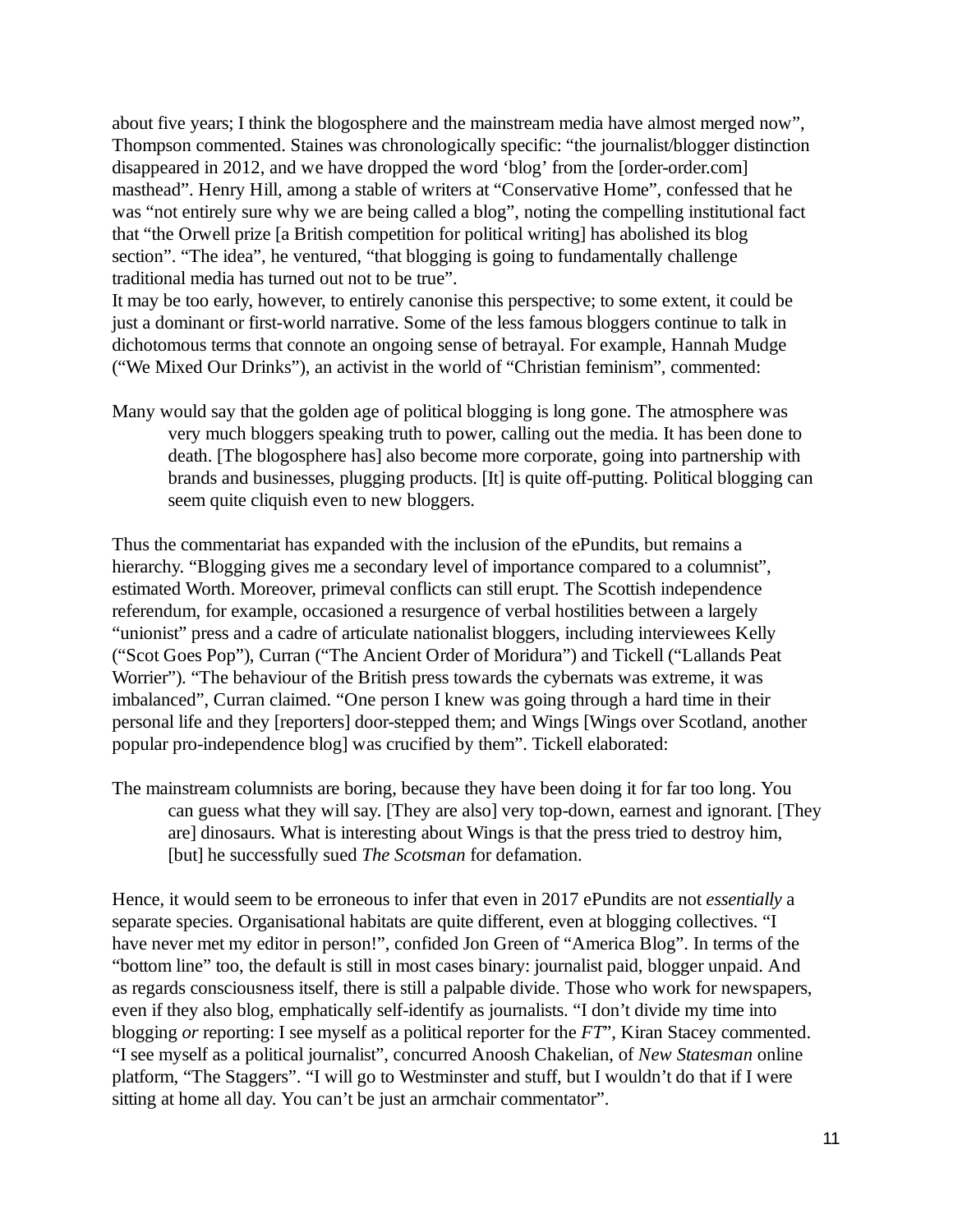The ePundit, by contrast, is a wilder political animal. "We don't have to consult with any higher editor to write a story; we [at "Truthdig"] just do it", Kasia Anderson remarked. Especially in the solo blogs, there is no imperative to go through procedures, to verify. Worth recalled discovering that a Polish member of the European Parliament had 19 assistants, and immediately publishing the explosive fact. "A journalist wouldn't have done it that way", he commented. "They would have to get an answer [from the politician concerned]". "I am trying to convince [people] to do more research and more reading", stated Joey Ayoub, a Lebanese blogger operating "Hummus For Thought". "The blog is the medium that leads to this result", he explained. "If you have a good style of writing and you back it up with facts, people will believe you more easily than they would the mainstream media". Jane Carnall ("Edinburgh Eye") expressed the point philosophically:

I think the value of bloggers as ePundits is that we are independent. It is *you* , it is what you think, and that is something we didn't do before the software allowed us. All you need is an opinion; George Orwell would have loved blogs. The dominant narrative is always [too] powerful.

Blogging is "a little bit snarky, a little bit unedited, a little bit political, unlike a normal newspaper", said a former editor who subsequently blogged at Kosmopolito; and, for better or worse, it "has defined how we talk online". Michael Greenwell ("Michael Greenwell"), a British blogger, went as far as to claim that "there is still a lot to [propaganda-model theorist, Noam] Chomsky: you will only hire the journalist if you are convinced they will say what you want them to say". Thus there is still a measure of autonomy and anti-establishmentarianism, especially in the outer rings of the blogosphere. However, taking the evidence as a whole ePundits cannot be said to amount to another *estate*. They are rather, most of the foregoing data indicates, an additional band of individuals and collectives operating informally and sometimes collusively around the mass media, and particularly the press. ePundits populate the *banlieues* of the fourth estate, rather than an independent fifth estate.

 Another theme that emerged with great clarity from the primary data was the massive impact of social networks, especially Twitter. This trend is central to the latest phase of informatisation, to the rise of Castells's "network society". "Blogging is seen as a bit last century, I suppose", Dale reckoned, "overtaken by Twitter". Microblogging was indeed redeeming information technology's promise in a way that blogging never had. Dale developed his point:

I absolutely love Twitter; it has usurped blogging to a large degree. It is because of the spontaneity and the instantaneous nature. I think that Twitter is something that is here to stay, and I think that blogging has been eclipsed.

Staines was characteristically even more definite. "Five years ago", he stated, "there were about 2000 political blogs that were regularly updated, now it isn't even 200. Twitter has killed it. People who used to blog, now just tweet". The trend is equally evident in the European theatre. "In Scandinavia less people are blogging about politics; social media, especially Twitter, has taken over", reported Kalsnes. In Germany, "Twitter reflects the political discussions and they are more wide-ranging than the blogosphere has ever been", according to Ronny Patz ("Polscieu"). "The idea that people are now taking their conversations and their content to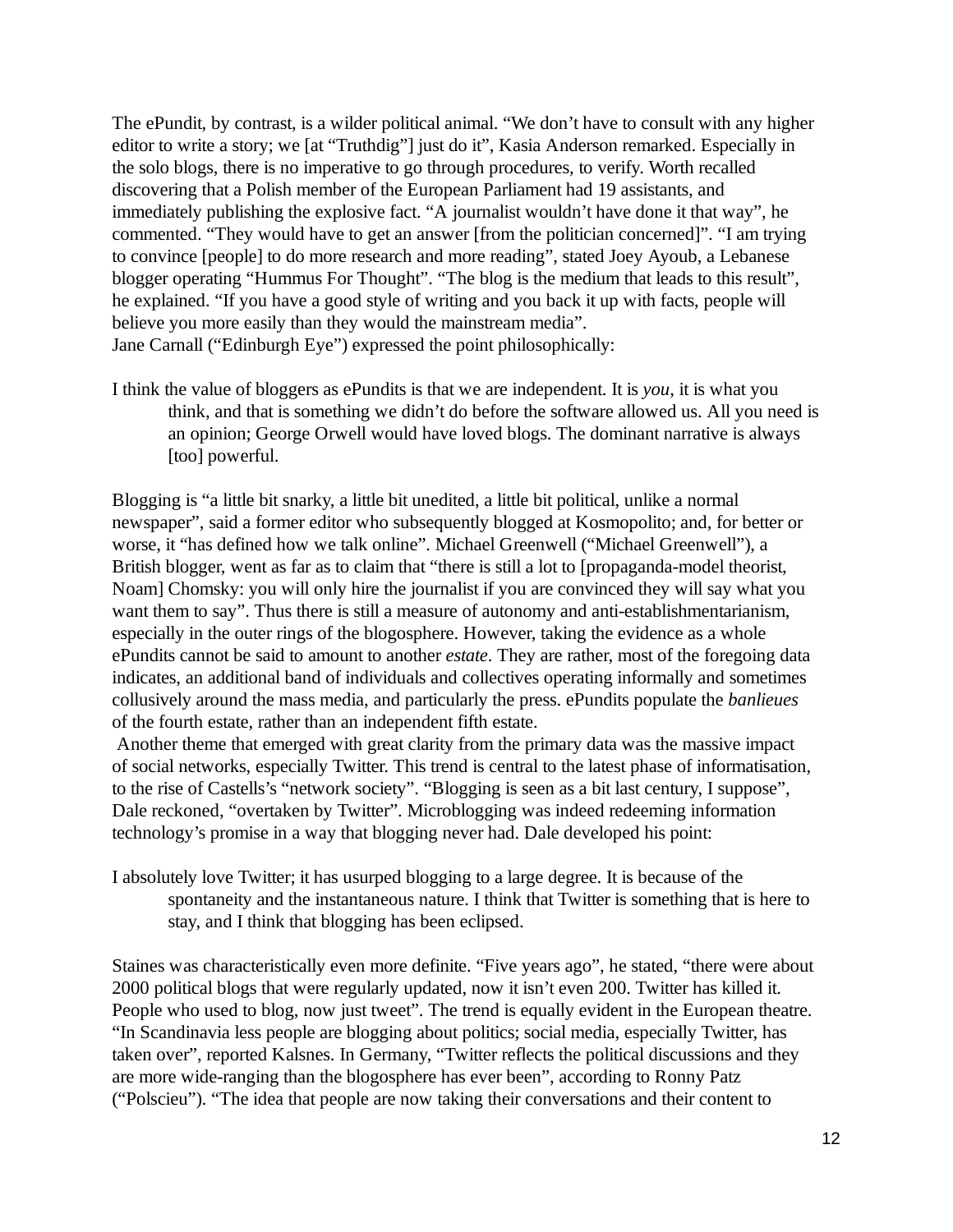social media like FB [Facebook] and Twitter makes sense", observed Kevin Rothrock, who blogs at "Global Voices" and "A Good Treaty":

They have more control on the interaction there. I like it because it feels like those spaces are designed for interaction. Blogging was more an amateur form of journalism and now we are looking at something different.

Yet, again, it is not correct to speak of full supersession. The evidence here suggests rather that blogging is now finding its permanent, limited niche, as most media eventually do, in an expanding information universe. That role is long-form, in principle potentially endless, commentary, an affordance that Twitter cannot and does not want to offer. Several of the respondents pinpointed this. "People [on Twitter] didn't want to pursue complex arguments; [so] I would say, read my blog", according to Curran. Or as as Patz summarised with a helpful metaphor, "the long-form writing [on blogs] is the anchor for the short-form discussion on Twitter".

Even though their claim to be its fifth estate lacks foundations, this does not entail that political bloggers do not constitute a net contribution (in two senses of "net") to democracy. There remains a strong sense that "mass media are splendid in representation but horrid for participation" (Bardoel 1996, 294). The question of ePundits' intrinsic *political* value, as distinct from their roles in the new techno-economic paradigm or the media landscape, can be answered primarily in terms of extensionality, of the greater range of opinions. Many ePundits— as I am seeking to style political bloggers— are bona fide new players in the political game. It is often an external crisis that prompts these outsiders into involvement. For Carnall, and no doubt innumerable others, 9/11 was the trigger. For Rhoda Bharath, bravely blogging political dissent as "Eternal Pantomime", it was the imposition of a state of emergency in Trinidad and Tobago. Hers was an unequivocal demonstration that blogging, as Habermas advised, "can undermine the censorship of authoritarian regimes that try to control and repress public opinion".

Whatever propelled these diverse individuals into politics, there can be little doubt that their interventions have made, to adopt an early slogan from information theory, a "difference that makes a difference". The following battery of political impact-statements, assuming their accuracy, lends weight to such a claim:

- I have had people call me and say you need to be careful. I have had excerpts of my blog quoted in parliament. [It is] making an impact on the decision-makers. One of the features of an active democracy is that no one should think twice about questioning the leadership. (Rhoda Bharath, Trinidad and Tobago)
- I write posts about junior ministers that most people have never heard of, or obscure DWP [Department of Work and Pensions] reports. [My posts] have caused companies to withdraw from the scheme [Workfare]. (Johnny Void, England)
- There are numerous things that I can point to where certain small things have changed as a result of stuff I have been able to dig up. The Brussels EU [European Union]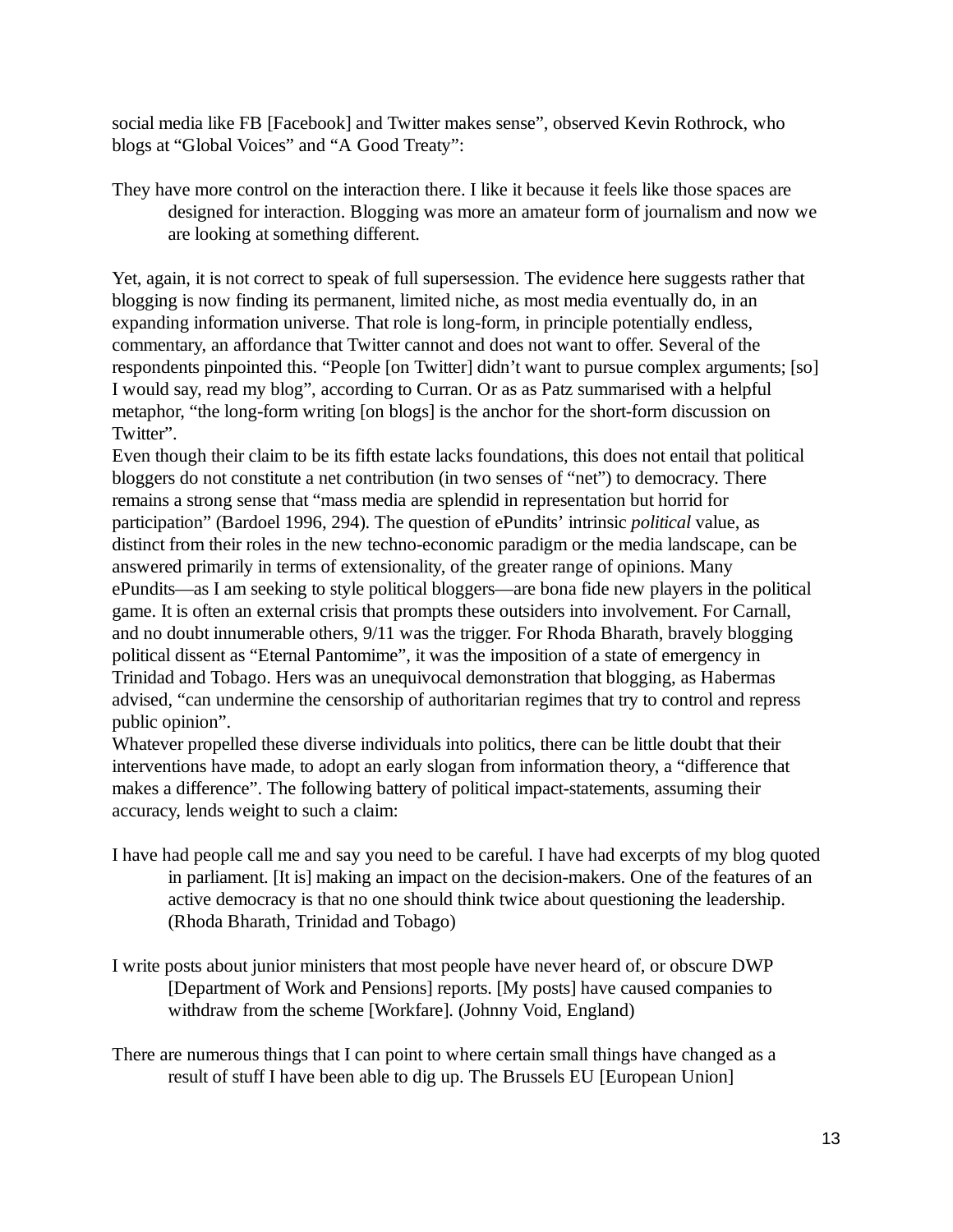environment is now more transparent when it comes to communications, as a result of people blogging. (Jon Worth, Germany)

The online sphere is the breeding ground for ideas. It opens "policy windows" and changes the agenda. Sites like AB [America Blog] are changing the way Americans are talking about marriage equality [for example], and that has been a discursive shift that is driven by the blogosphere. (Jon Green, United States)

It is arguable, too, that ePundits have also made the nature of politics more participatory. Their typically irreverent approach, using tools such as humour, suggests such. "What we are trying to do is to make [politics] accessible and not feel like it is your homework", as Staines put it. "We want it to be fun". Of course, irreverence can become uncomfortable. Bypassing the niceties of official debate and even the rough-and-ready protocols of tabloid journalism, they can seem occasionally to sink into a form of digital populism, even McCarthyism. From the exposing of US Senate majority leader Trent Lott to the hounding of Silicon Valley chief executive Brendan Eich, they have sometimes exacted a forbiddingly high price for impolitic asides and actions (Rosen 2004; Sullivan 2014). "It is pretty obvious that we are right of centre, but now we have taken down quite a few Conservative MPs", Fawkes exulted.

We have caused the resignation of more Conservative MPs than [those of] any other party. We will go after everyone. And it is in our nature. If you knew the atmosphere here, when we get someone in the crosshairs, we are all excited and looking forward to it. We are on our moral high-horse, but it is more like fancy dress!

Questions might be asked about their qualifications for this inquisitorial office. Yet none of the other players in politics has ever had much in the way of qualifications either. It is an unwritten rule of newspaper opinion-writing that columnists do *not* have to be experts. "If they were", as Stephen Glover (2000, 292) once observed, "they wouldn't be columnists". They are "auto-authorized" (Bro 2012, 441), just the same as bloggers. Moreover, politicians themselves are no better in this respect. Well-documented cases— economic ignoramus Winston Churchill as chancellor of the exchequer, cartographically-challenged George W. Bush as global leader— prove that even mature democracies are far from a Platonic republic of knowledgeable governance. So political bloggers *as pundits* are really no different from other political species. They might be regarded as, in Worth's words, "the lowest form of [political] pond life". However, if he is sincere when he says "I will never write about something that I can't add more knowledge to", and if for the most part ePundits endeavour to write things that are "a. true and b. not being widely (or at all) said" (Alex Doherty), then it seems unfair to single their kind out for patronising criticism. Indeed, it is precisely representative democracy's epistemological elitism, its conceit that professional politicians always know best, that deliberative democracy begs to contest.

Thus we can agree with Jacobs and Townsley (2011, 6) that "coming to grips with the space of opinion requires more than an automatic denunciation of those opinion formats that deviate too far from the normative ideals of democratic theory". They were referring to broadcast talk-show "jocks" in the context of representative democracy, but their point holds for ePundits in their varied attempts to foster a more direct democratic politics. In other words, there is enough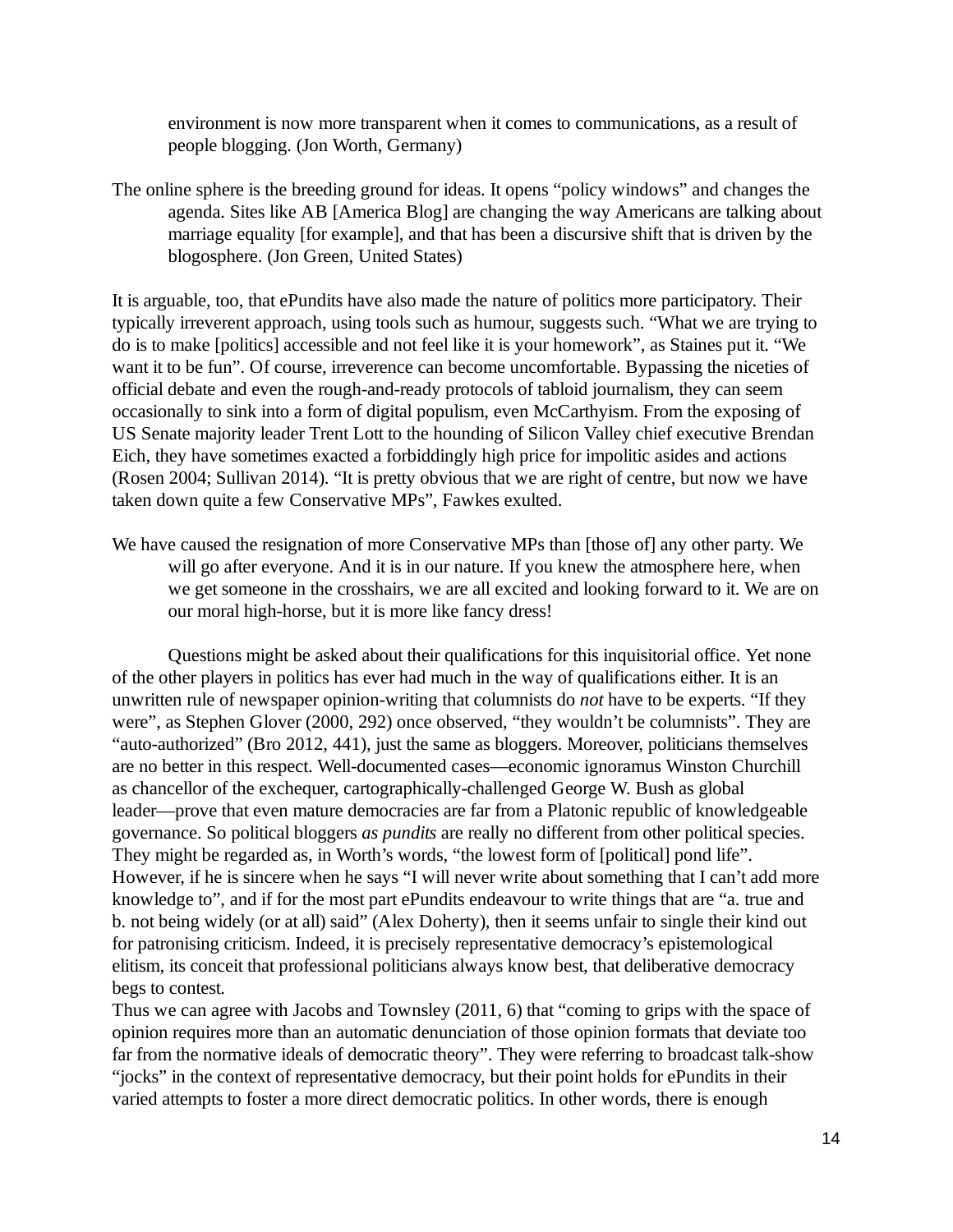evidence even in this modest sample to bolster a case for political blogging as a positive contribution to the Habermasian goal. The blogosphere has indeed "reactivated the grassroots of an egalitarian public of writers and readers". Injecting a punk energy into civil society, it has vastly extended the network of public spaces in which uncompromised political disputation can occur. To be sure, ePundits do not attain the "ideal speech situation", but taken in the round I would suggest that they have brought the advent of deliberative democracy a little closer.

#### Conclusion

Blogging is a major phenomenon that has already commanded a copious body of academic research. This essay has endeavoured to break new ground by bringing into focus three particular aspects of political blogging: its status as a manifestation of the "information society", its claim to be a "fifth estate" and its role in the promotion of "deliberative democracy". It has argued that, viewed from these angles, political blogging is usefully construed as "ePunditry", the electronic expression and exchange of political opinions. The results of the fieldwork can be summarised as follows. ePunditry is a digitally-enabled, post-industrial activity which embodies some of the trends and hopes of the classic information society thesis. However, ePundits no longer appear particularly futuristic, nor to be the "knowledge class" for which Bell yearned. Indeed, political ePundits are aware that they are being superseded to some extent by the great social networks themselves, with blogs needing to adjust to a more modest residual role. The exception is the pollster-type, the practitioner of predictive ePunditry, which emerged as a fascinating subspecies, one that is flourishing in the current stage of big-data-driven informatisation. It is likely that other innovative forms of ePunditry will surface over the next decade or two.

 Judged journalistically, ePundits once presented an alarming prospect. They were not merely competitors but meta-critics, Spiro Agnew-esque "nattering nabobs of negativism" (quoted in Nimmo & Combs 1992, 7) turned in on the press itself. However, the evidence, including my own, shows that there has been a gradual process of normalisation of relations. Political bloggers have more or less made their peace with the fourth estate, or even for a competent few—in the sample, tabloid columnist Guido Fawkes stands out—been co-opted into it. B-journalism (bloggers published in mainstream media) mirrors J-blogging (journalists publishing blogs). At the same time, there can be no doubt that ePundits have contributed to a diversification of the commentary world, often in a positive way, for example by adding original politico-legal commentary in Scotland or minute scrutiny of European Union institutions. ePunditry is thus a new form of mediated political communication and an additional presence in Jacobs and Townsley's "space of opinion". However, its exponents are and always have been largely dependent upon the fourth estate for information, environment and impact. The admittedly limited sample of data reported here indicates that they do *not* amount to a freestanding "fifth estate". Perhaps that charming concept should now be laid to rest.

The final and perhaps most important conceptual framework within which ePundits can be assessed pertains to deliberative democracy. It has long been thought that bloggers have reinvigorated the political public sphere by fostering a culture of argumentation and debating: in so doing, it is claimed, they are a step in the direction of the web 2.0-resuscitated ideal of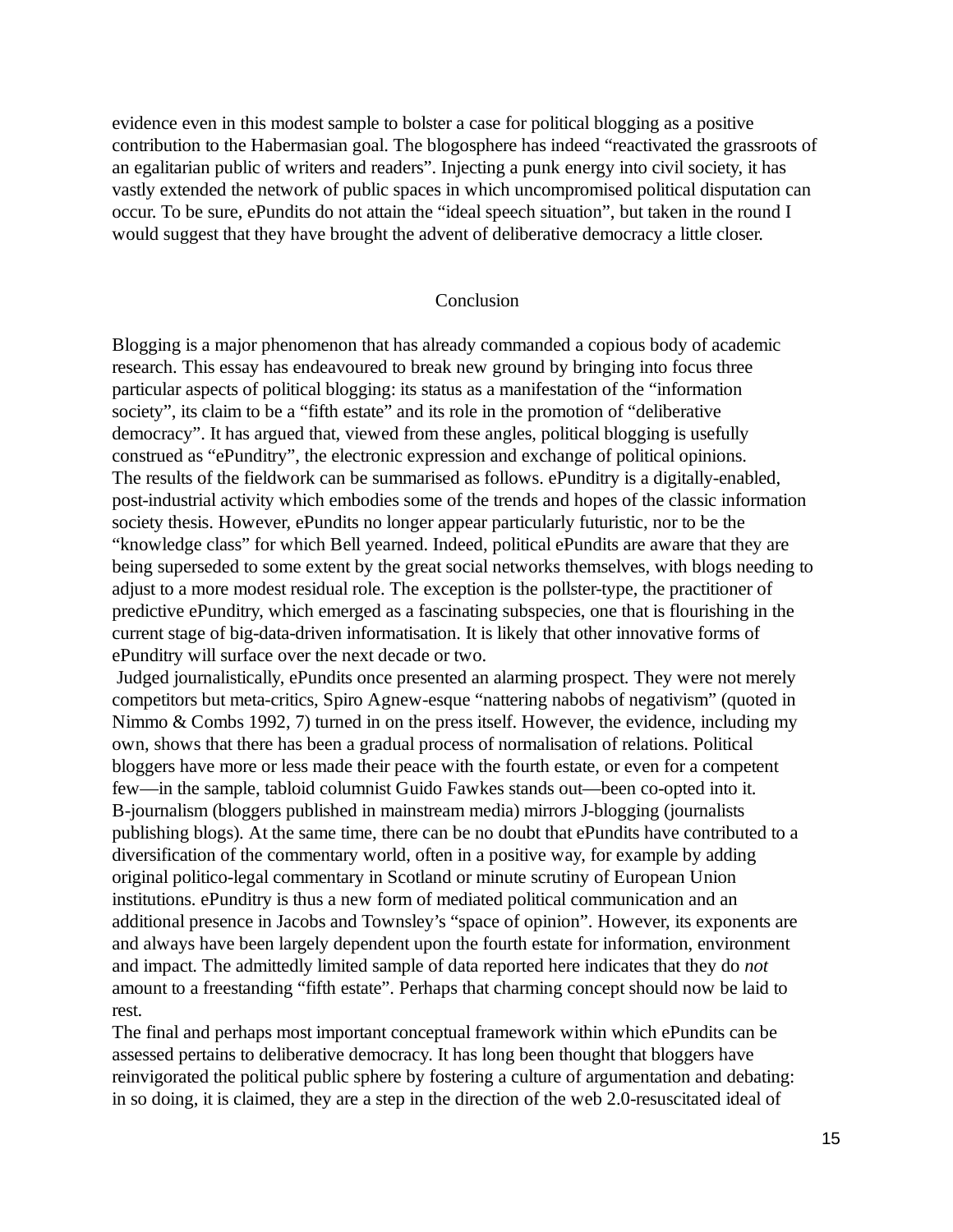deliberative democracy. This proposition receives some assistance from the empirical work conducted for the present study. Whether it be left- or right-wing solo or collective bloggers in the advanced democracies or new anti-establishment voices in authoritarian regimes, whatever the form or the context, the evidence seems to suggest that ePunditry has made the state of politics on the whole more active, more interactive, basically more *alive*. That is no mean achievement.

It is acknowledged that the sources used in this article feature a preponderance of Western, particularly English and Scottish, voices. Representation from developing countries was very slender, even though their voices might ultimately be far more politically significant than those of an Iain Dale or a Johnny Void. Future work should therefore focus on political bloggers in the mould of Joey Ayoub and Rhoda Bharath. However, perhaps a different lens will then be needed. It is arguable that their work is important mainly because it is closer to reporting than to punditry, that they indeed function as the missing fourth estate for their oppressed nations. So while "Political Blogging as ePunditry" is how to advance our understanding of political blogging in the first world—or so I have tried to show—"Political Blogging as iReporting", or some variant thereof, might be a better way to address the phenomenon in the global East and South.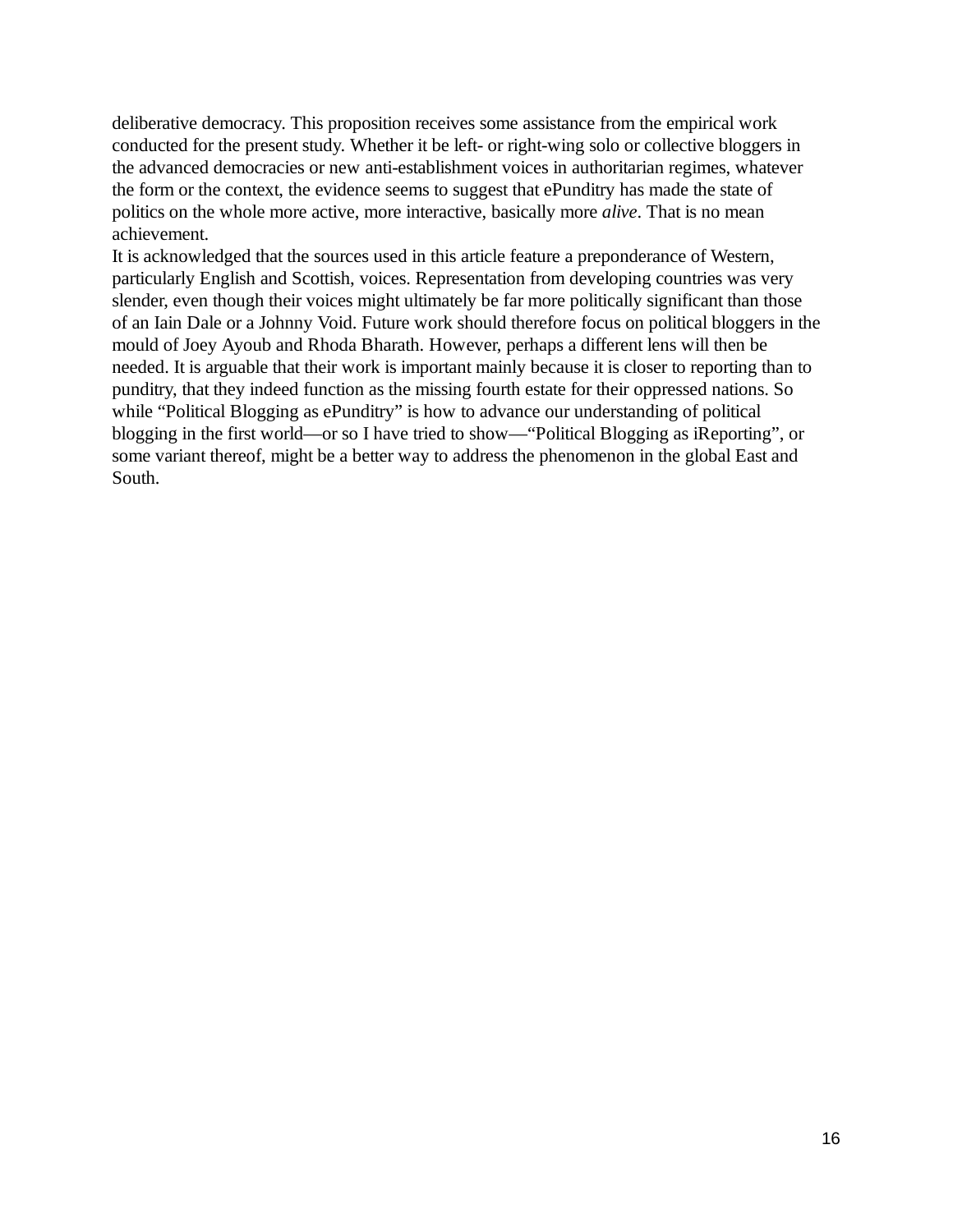# References

Bardoel, Jo. 1996. "Beyond Journalism: A Profession Between Information Society and Civil Society." *European Journal of Communication* 11 (3): 283-302.

Barlow, Aaron. 2007. *Blogging America: The New Public Sphere*. Westport, CT: Praeger. Bell, Daniel. 1980. "The Social Framework of the Information Society." In *The*

*Microelectronics Revolution* , edited by Tom Forester, 500-49. Oxford: Blackwell.

Bell, Daniel. 1995. "The Cultural Contradictions of Newt Gingrich." *New Perspectives*, Spring: 7-9.

Bell, Daniel. 1999 [1973]. *The Coming of Post-Industrial Society: A Venture in Social Forecasting* . New York: Basic Books.

Benkler, Yochai. 2006. *The Wealth of Networks: How Social Production Transforms Markets and Freedom*. New Haven, CT: Yale University Press.

Bro, Peter. 2012. "License to Comment: The Popularization of a Political Commentator." *Journalism Studies* 13 (3): 433-46.

Burkeman, Oliver. 2005. "The New Commentariat: A New Wave of Political Bloggers is Challenging Britain's Old Media Pundits." *The Guardian* , G2, November 17, 8.

Castells, Manuel. 2000. *The Information Age: Economy, Society, and Culture, Volume 1: The Rise of the Network Society*, 2nd ed. Oxford: Blackwell.

Coleman, Stephen, and Jay G. Blumler. 2009. *The Internet and Democratic Citizenship: Theory, Practice and Policy*. Cambridge: Cambridge University Press.

Cooper, Stephen D. 2006. *Watching the Watchdog: Bloggers as the Fifth Estate*. Spokane, WA: Marquette Books.

Duff, Alistair S. 2012. *A Normative Theory of the Information Society*. London: Routledge. Dutton, William H. 2009. "The Fifth Estate Emerging Through the Network of Networks*.* " *Prometheus* 27 (1): 1-15.

Forrest, Eve, and Alistair S. Duff. 2016. "The Ecology of the ePundit: Surveying the New Opinion-making Landscape." *First Monday* 21 (4).

<http://firstmonday.org/ojs/index.php/fm/article/view/6351 >

Franklin, Bob, and Scott A. Eldridge (eds). 2017. *The Routledge Companion to Digital Journalism Studies*. London: Routledge.

Gabriel, Deborah. 2016. "Blogging while Black, British and Female: A Critical Study on Discursive Activism." *Information, Communication and Society* 19 (11): 1622-1635.

Garden, Mary. 2011. "Defining Blog: A Fool's Errand or a Necessary Undertaking." *Journalism* 13 (4): 483-99.

Glover, Stephen. 2000. "What Columnists are Good For." In *The Penguin Book of Journalism: Secrets of the Press*, edited by Stephen Glover, 289-98. Harmondsworth: Penguin.

Habermas, Jurgen. 1996. *Between Facts and Norms: Contributions to a Discourse Theory of Law and Democracy*, translated by William Regg. Cambridge: Polity Press.

Habermas, Jurgen. 2004 [1964]. "The Public Sphere." In *The Information Society Reader*, edited by Frank Webster, 350-6. London: Routledge.

Habermas, Jurgen. 2009. "Political Communication in Media Society." In *Europe: The Faltering Project*, translated by Ciaran Cronin, 138-83. Cambridge: Polity Press.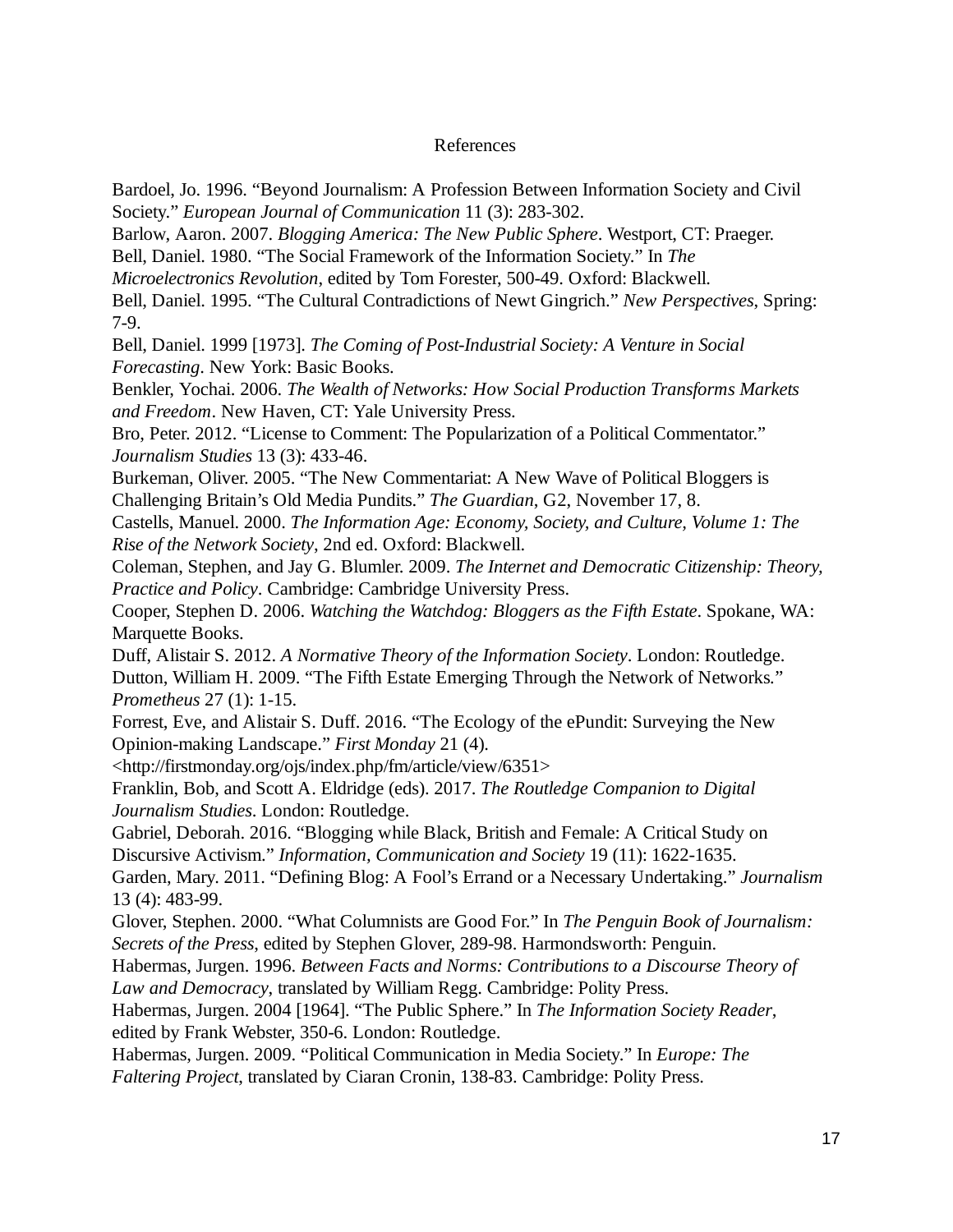Habermas, Jurgen. 2015. "Keywords on a Discourse Theory of Law and of the Democratic Constitutional State." In *The Lure of Technocracy*, translated by Ciaran Cronin, 46-60. Cambridge: Polity Press.

Hewitt, Hugh. 2005. *Blog: Understanding the Information Reformation That's Changing Your World.* Nashville, TN: Thomas Nelson.

Hyun, Ki Deuk. 2012. "Americanization of Web-Based Political Communication? A Comparative Analysis of Political Blogospheres in the United States, the United Kingdom, and Germany." *Journalism and Mass Communication Quarterly* 89 (3): 397-413.

Jacobs, Ronald N., and Eleanor Townsley. 2011. *The Space of Opinion* : *Media Intellectuals and the Public Sphere.* Oxford: Oxford University Press.

Jones, Julie, and Itai Himelboim. 2010. "Just a Guy in Pajamas? Framing the Blogs in Mainstream US Newspaper Coverage (1999–2005)." *New Media and Societ*y 12 (2): 271–88. Lowrey, Wilson. 2006. "Mapping the Journalism-Blogging Relationship." *Journalism* 7 (4): 477-500.

Lowrey, Wilson, and Jenn B. Mackay. 2008. "Journalism and Blogging: A Test of a Model of Occupational Competition." *Journalism Practice* 2 (1): 64-81.

Lyon, David. 1988. *The Information Society: Issues and Illusions*. Cambridge: Polity Press. Marr, Andrew. 2004. *My Trade: A Short History of British Journalism*. London: Macmillan. Mattelart, Armand. 2003. *The Information Society: An Introduction* . London: Sage.

May, Christopher. 2002. *The Information Society: A Sceptical View*. Cambridge: Polity Press. McNair, Brian. 2013. "Film Review: The Rise of the Fifth Estate." *Journalism Practice* 7 (6): 772-4.

Newman, Nic, William H. Dutton, and Grant Blank. 2012. "Social Media in the Changing Ecology of News: The Fourth and Fifth Estates in Britain." *International Journal of Internet Science* 7 (1): 6–22.

Nimmo, Dan, and James E. Combs. 1992. *The Political Pundits*. New York, NY: Praeger. Papacharassi, Zizi. 2004. "The Virtual Sphere: The Internet as a Public Sphere." In *The Information Society Reader*, edited by Frank Webster, 379-92. London: Routledge.

Pole, Antoinette. 2010. *Blogging the Political: Politics and Participation in a Networked Society*. London: Routledge.

Reese, Stephen D., Lou Rutigliano, Kideuk Hyun, and Jaekwan Jeong. 2007. "Mapping the Blogosphere: Professional and Citizen-Based Media in the Global News Arena." *Journalism* 8 (3): 235-61.

Rheingold, Howard. 1994. *The Virtual Community: Finding Connection in a Computerised World.* New York, NY: Secker and Warburg.

Robinson, Susan. 2006. "The Mission of the J-Blog: Recapturing Journalistic Authority Online." *Journalism* 7 (1): 65–83.

Rosen, Jay. 2004. "The Legend of Trent Lott and the Weblogs." *Pressthink*. <http://archive.pressthink.org/2004/03/15/lott\_case.html>

Schement, Jorge R., and Terry Curtis. 1995. *Tendencies and Tensions of the Information Age: The Production and Distribution of Information in the United States*. Brunswick, NJ: Transaction.

Scott, D. Travers. 2007. "Pundits in Muckrakers' Clothing: Political Blogs and the 2004 US Presidential Election." In *Blogging, Citizenship, and the Future of Media*, edited by Mark Tremayne, 39-57. London: Routledge.